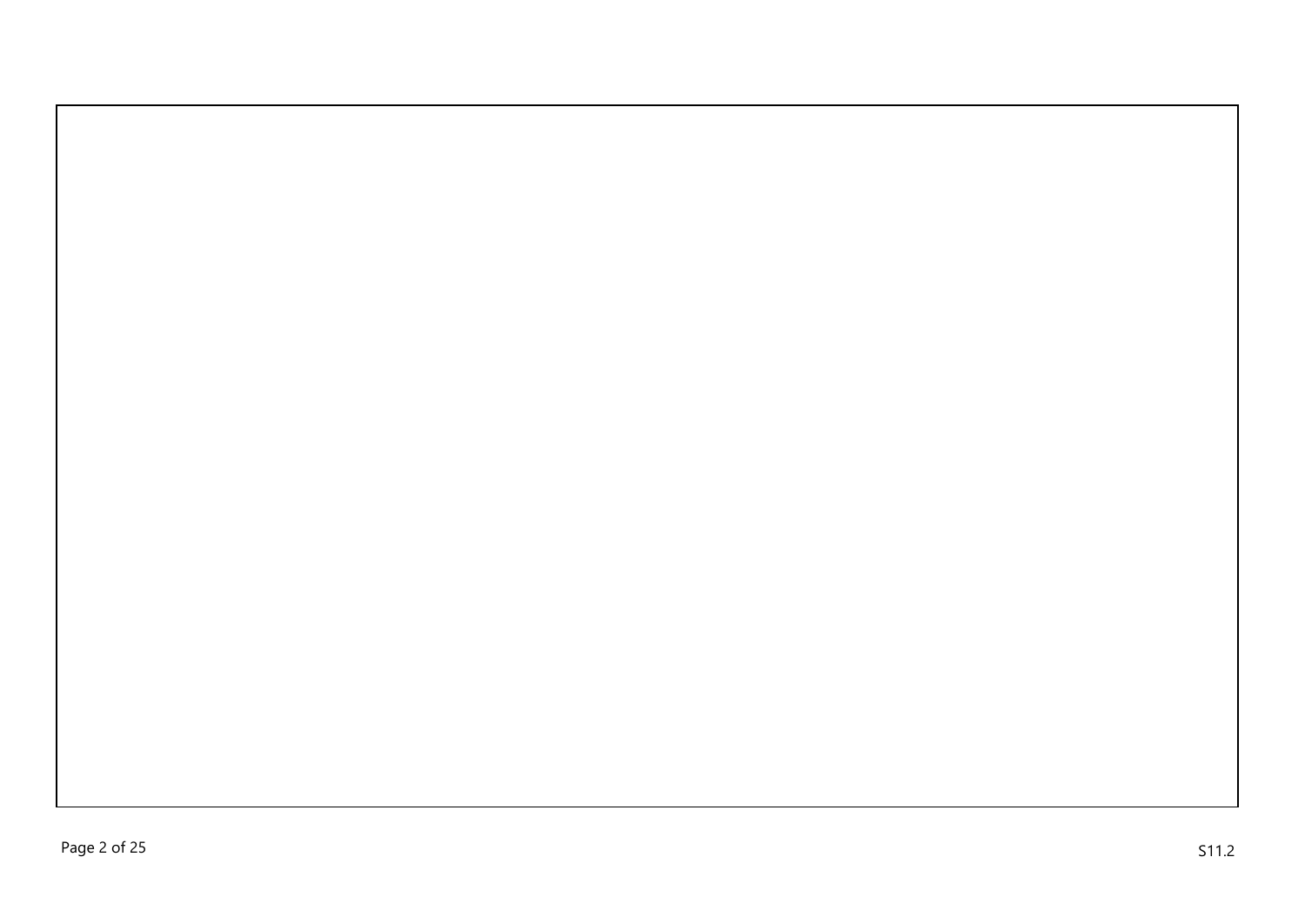| #              | Island       | House Name       | Name                              | Sex         | National ID | ، ه ، ره<br>مربح برگ                             | ىئرىتر                                                                |
|----------------|--------------|------------------|-----------------------------------|-------------|-------------|--------------------------------------------------|-----------------------------------------------------------------------|
|                | S. Hulhudhoo |                  |                                   |             |             |                                                  |                                                                       |
|                | S. Hulhudhoo | Aabaadhu Villa   | Ahmed Nasir                       | ${\sf M}$   | A010773     | ۇ ئەقرە بۇ                                       | أرور والمرسور                                                         |
| $\overline{c}$ | S. Hulhudhoo | Aabaadhu Villa   | Hussain Fayaz                     | M           | A014870     | ترځ ترو ځه                                       | جر سەر بىر ئەرگەشى<br>مەم                                             |
| 3              | S. Hulhudhoo | Aabaadhu Villa   | Mohamed Nasir                     | ${\sf M}$   | A053401     | پژځورنځه                                         | ورەرو شبەر                                                            |
| $\vert 4$      | S. Hulhudhoo | Aabaadhu Villa   | Nooman                            | ${\sf M}$   | A054159     | پژځورنځه                                         | پر پر محمد                                                            |
| 5              | S. Hulhudhoo | Aabaadhu Villa   | Fathimath Dhie                    | F           | A279772     | ۇ ئەقرە ئە                                       | ۇ ب <sub>ە</sub> جۇ تەرەپ                                             |
| $\sqrt{6}$     | S. Hulhudhoo | Aahiyaa          | Kadhdha Manike                    | F           | A014613     | وژر پژ                                           | ره ور<br>باړو ترد سربا                                                |
| $\overline{7}$ | S. Hulhudhoo | Aahiyaa          | Abdulla Manikufaanu               | M           | A014931     | ومرير                                            | مَدْهَ مَّدَاللَّهُ كَسِرْ مُؤَسَّر                                   |
| 8              | S. Hulhudhoo | Aahiyaa          | Meezad Abdulla                    | M           | A276493     | وشرير                                            | حِ يَجْعَدُ صَدَّةَ اللَّهَ                                           |
| 9              | S. Hulhudhoo | Aahiyaa          | Mohamed Maiz                      | ${\sf M}$   | A276497     | ومحرمر                                           |                                                                       |
| 10             | S. Hulhudhoo | Aahiyaa          | Mihnath Abdulla                   | F           | A276999     | ومحرمته                                          | حرج مقاللة                                                            |
| 11             | S. Hulhudhoo | Aazaadhu Vaadhee | Ahmed Latheef                     | M           | A083297     | ا پر پر بر بر دید.<br>  در سی تعری <sub>قی</sub> | رەر ئەچ                                                               |
| 12             | S. Hulhudhoo | Ablaghee Villa   | Fathimath Manike                  | F           | A014221     | رە ئەر بۇ                                        | ا توجه چې تر پر تاريخ<br>افزاير                                       |
| 13             | S. Hulhudhoo | Ablaghee Villa   | Aishath Ali                       | F           | A014224     | رە ئەرەپ<br>ئ                                    |                                                                       |
| 14             | S. Hulhudhoo | Ablaghee Villa   | Aminath Shathira                  | F           | A014372     | رە ئەر بۇ                                        |                                                                       |
| 15             | S. Hulhudhoo | Ablaghee Villa   | Hassan Fayaaz                     | M           | A021810     | <br>  پەھ ئەزەر بىر                              | برستان تواثرت                                                         |
| 16             | S. Hulhudhoo | Ablaghee Villa   | Mariyam Manike                    | F           | A272229     | پەھ ئەزەر ئى                                     | د وړود سره                                                            |
| 17             | S. Hulhudhoo | Ablaghee Villa   | Meekail Mujuthaba Mohamed<br>Didi | ${\sf M}$   | A327742     | رَ چوَ زِهِ بَحْر                                | د شهر و د د بر د د د د د در د د .<br>د شهر و د و ه ه د بر د د د د د د |
| 18             | S. Hulhudhoo | Aladhadige       | Ahmed Jibreel Ismail              | ${\sf M}$   | A278283     | رئم تورد ع                                       | رەرو بىھىرو رىشۇر                                                     |
| 19             | S. Hulhudhoo | Aladhadige       | Mariyam Zaba Thalhath             | F           | A327991     | بر بر بر بر<br>  پر <del>تو</del> تر ۽ تر        |                                                                       |
| 20             | S. Hulhudhoo | Alamaage         | Fathimath Raasha Athif            | $\mathsf F$ | A279217     | پر پڑی                                           | توجوحو تركش وجوز                                                      |
| 21             | S. Hulhudhoo | Alamaage         | Aminath Ramsha Athif              | F           | A396370     | ر ر » ><br>د <del>و</del> و د                    | أأد مرة أمره شاه أو و                                                 |
| 22             | S. Hulhudhoo | Ali              | Waheedha Abdulla                  | F           | A014835     | ترمر                                             | ع بيعد صحيح الله                                                      |
| 23             | S. Hulhudhoo | Ali              | Mohamed Miuthaau Shareef          | ${\sf M}$   | A366463     | بزمر                                             | وره دو و و و د عربرو                                                  |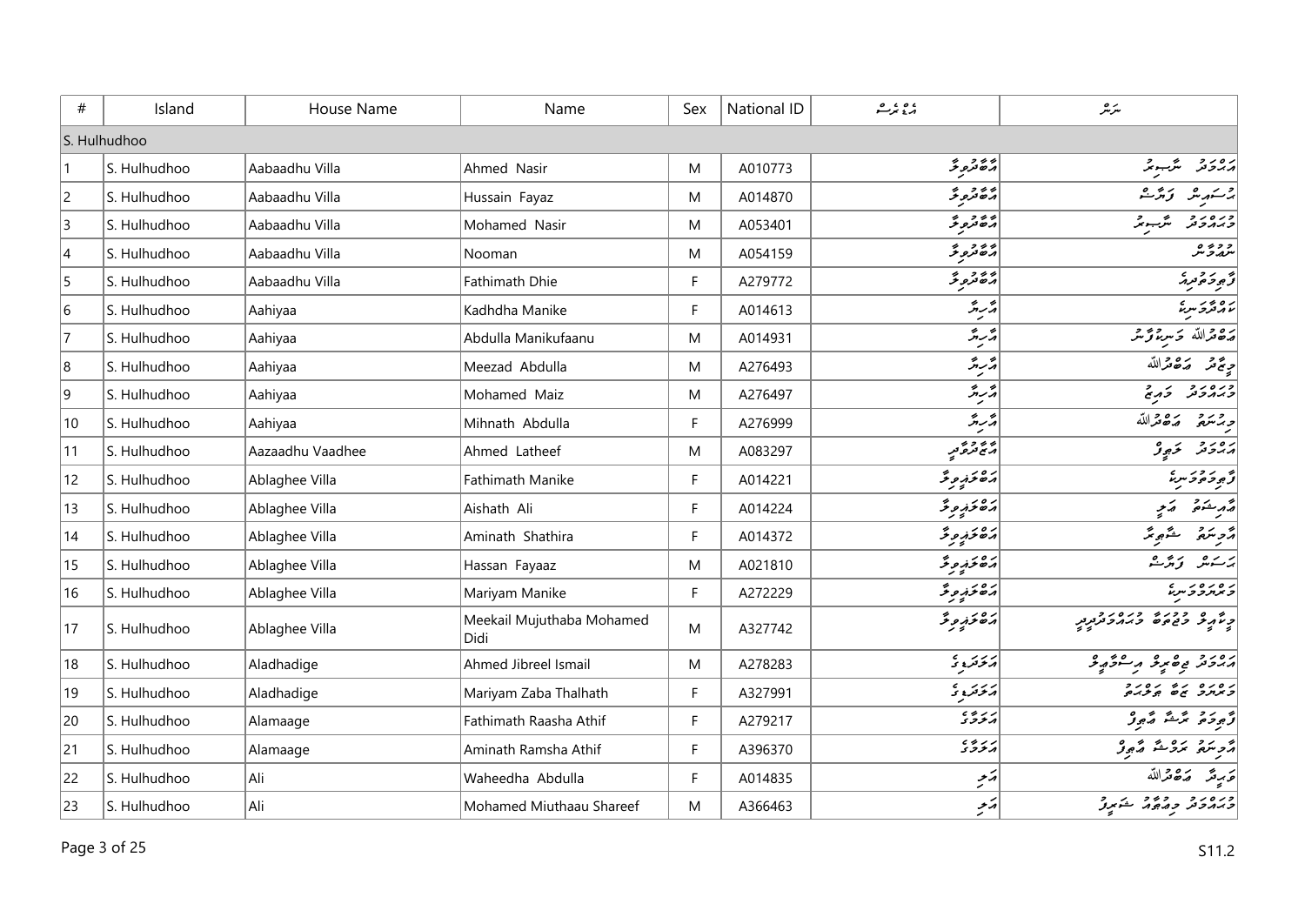| 24 | S. Hulhudhoo | Anbareege              | Ahmed Hilmee           | M  | A026295 | <br>  پر سرچ سری                          | رەرد رو <sub>و</sub>                                           |
|----|--------------|------------------------|------------------------|----|---------|-------------------------------------------|----------------------------------------------------------------|
| 25 | S. Hulhudhoo | Anbareege              | Aminath Nashmee Hilmee | F. | A327693 | بر 20 پر <sup>ج</sup>                     |                                                                |
| 26 | S. Hulhudhoo | Athagasdhoshuge        | Hussain Didi           | M  | A063334 | د د د _ ه پو و د<br>  پرچ ي سوفرمزی       |                                                                |
| 27 | S. Hulhudhoo | Athagasdhoshuge        | Mariyam Didi           | F. | A277942 | د د د _ ه پو د د<br>اړه ی سوترس           | ر و رو<br>تر پر ژوپر                                           |
| 28 | S. Hulhudhoo | Athamaage              | Moosa Ahmed Didi       | M  | A273871 | بر بر بر پر<br>مرکوبر ک                   |                                                                |
| 29 | S. Hulhudhoo | Athamaage              | Mohamed Naseem         | M  | A273877 | بر بر بو پر<br>مرکوبو <sub>م</sub> ی      | ورەرو شرىدۇ                                                    |
| 30 | S. Hulhudhoo | <b>Beach House</b>     | <b>Fathimath Dhie</b>  | F  | A014764 | 25/8                                      | ۇ بو <i>خ</i> وتىرىگە                                          |
| 31 | S. Hulhudhoo | <b>Beach House</b>     | Shibana Hassan         | F  | A014765 | ھەممەر جە                                 | خوڭ سىر كەسكەنلەر                                              |
| 32 | S. Hulhudhoo | <b>Beach House</b>     | Mariyam Hassan         | F. | A014908 | ە ئۇ ئەمر م                               | رەرە يەسەر                                                     |
| 33 | S. Hulhudhoo | <b>Beach House</b>     | Mohamed Hameed         | M  | A046741 | پر پر ژے                                  | כנסנכ נכנ                                                      |
| 34 | S. Hulhudhoo | <b>Beach Villa</b>     | Hussain Jazlaan Saeed  | M  | A279370 | په محرمو محر                              | و ہے میں اس کے مقابل کر دیا ہے۔<br>بر سوریاس کے بی شرکت کے ایس |
| 35 | S. Hulhudhoo | Beach Villa            | Naufa Ibrahim          | F  | A279545 | ھەمچە ھەقىر<br>ئ <sup>ى</sup>             | برە ئەھترىر                                                    |
| 36 | S. Hulhudhoo | Beach Villa            | Maharath Saeed         | F  | A279546 | ھەمجەھ <sub>ر</sub> ىتى<br>ئ <sup>ە</sup> | و د د د د د د                                                  |
| 37 | S. Hulhudhoo | Binmaage               | Ali Saeed              | M  | A014824 | ە بەرى<br>مەشرىرى                         | ديم سکھي <sup>ت</sup> ر                                        |
| 38 | S. Hulhudhoo | <b>Blue Bell</b>       | Khadeeja Mohamed       | F  | A014245 | ه دو د ه<br>ن <i>ه م</i> ون مو            | تزمريح وزودور                                                  |
| 39 | S. Hulhudhoo | <b>Blue Bell</b>       | Shamheed Ali           | M  | A014246 | ه دو ، ه<br>حوړه گر                       |                                                                |
| 40 | S. Hulhudhoo | <b>Blue Bell</b>       | Ali Thakhkhan          | M  | A014247 | ه دو ، ه<br>حوره نو                       | ر<br>موءَ دشتر                                                 |
| 41 | S. Hulhudhoo | <b>Blue Bell</b>       | Ibrahim Mohamed        | M  | A014447 | ه دد › ه<br>حوره گر                       | وەتزىرى<br>و ر ه ر و<br>تر پروتر                               |
| 42 | S. Hulhudhoo | <b>Blue Heaven</b>     | Mohamed                | M  | A014866 | ه دو ، ر ه<br><i>ه مور و</i> س            | و ر ه ر و<br><i>و بر د</i> تر                                  |
| 43 | S. Hulhudhoo | <b>Blue Heaven</b>     | Mariyam Naseeba        | F  | A014895 | ه دوی ر ه<br><i>ه مور</i> و مگر           | ر ه ر ه<br><del>و</del> بربرو<br>سكرسبوة                       |
| 44 | S. Hulhudhoo | Boagan Villa           | Fathimath Ali          | F  | A014864 | 22 يىمبرى <del>گە</del>                   | ومجودة الأمي                                                   |
| 45 | S. Hulhudhoo | Boagan Villa           | Ali Futha              | M  | A014973 | صى متر <sub>م</sub> و محر                 | ەيپەدە                                                         |
| 46 | S. Hulhudhoo | Boagan Villa           | Hawwa Dhie             | F  | A015011 | ہ بر ہ<br> صی سر <sub>کو</sub> محر        | ره و درم<br>  براد و درم                                       |
| 47 | S. Hulhudhoo | Boagan Villa           | Aminath Naseefa        | F  | A279708 | ہ رہ<br> حوشور                            |                                                                |
| 48 | S. Hulhudhoo | Bokarumaage            | Aminath Manikufaanu    | F  | A014157 | پر ر و د و<br><i>ه ما بر و</i> د          |                                                                |
| 49 | S. Hulhudhoo | <b>Carnation Villa</b> | Ali Rasheed            | M  | A123645 | <i>، ئەر ئىزى</i> شەھرىم                  | أقاسح المخرجة                                                  |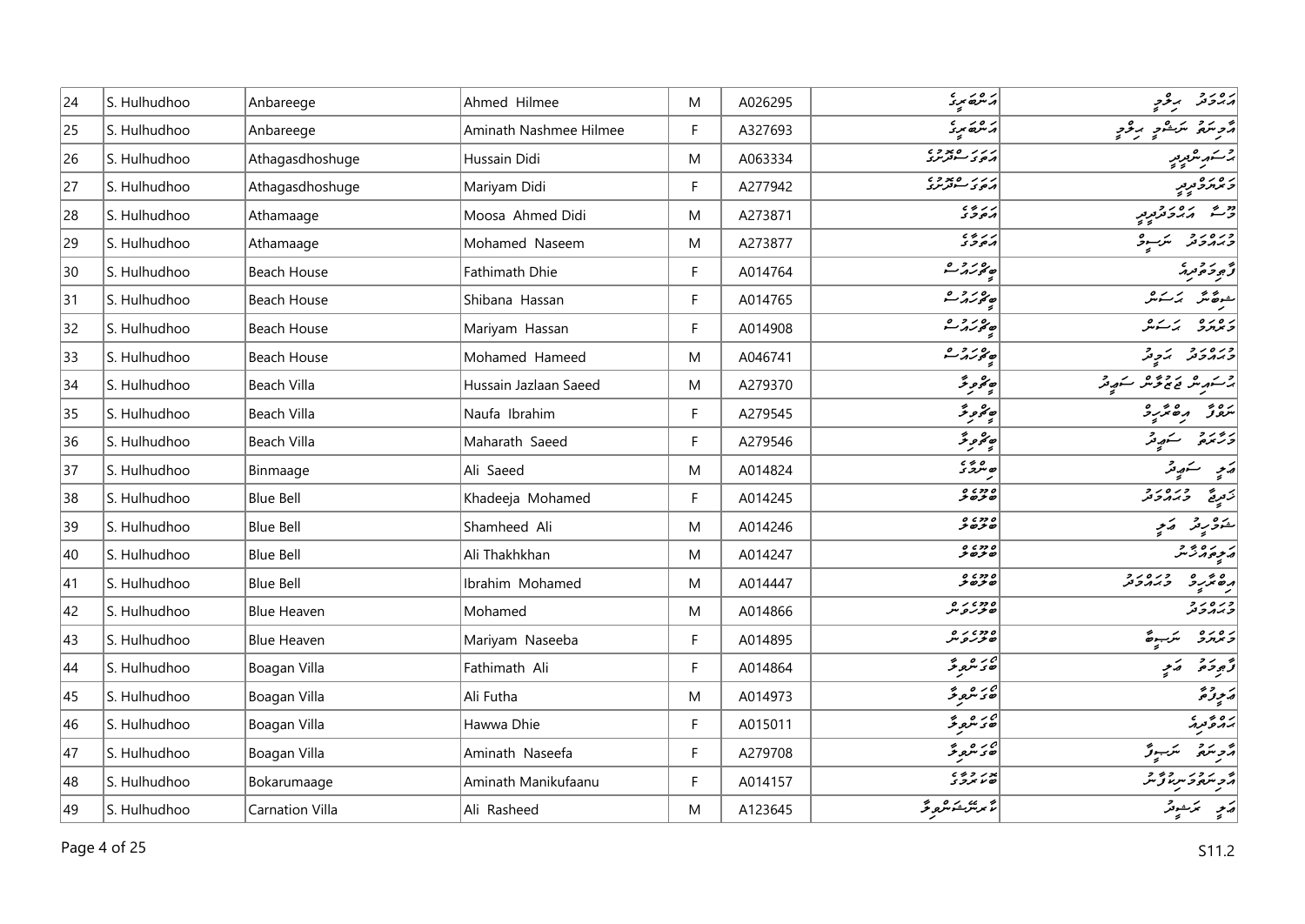| 50 | S. Hulhudhoo | <b>Carnation Villa</b> | Noor Zaman           | M         | A146298 | ئ <sup>ە</sup> بىرتىزىشەمىرىدۇ.                      | חז כם גם ס<br>ייתוב את זה כ                              |
|----|--------------|------------------------|----------------------|-----------|---------|------------------------------------------------------|----------------------------------------------------------|
| 51 | S. Hulhudhoo | <b>Carnation Villa</b> | Shidhna Rasheedh     | F.        | A275154 | ر<br>ئامرىتزىشەنل <i>ى</i> رى ق                      | اے وفرینگر کمرکے وفر<br>مسلمان میں میں وفریق             |
| 52 | S. Hulhudhoo | Chaadhaneege           | Nazima               | F.        | A014214 | ىگەنترس <sub>ى</sub> رى<br>ئ                         | شرېږ                                                     |
| 53 | S. Hulhudhoo | Chaadhaneege           | Najiya               | F.        | A014217 | ۇ ئەسرى<br>ئ                                         | متر <sub>مع</sub> پژ                                     |
| 54 | S. Hulhudhoo | Chaadhaneege           | Aminath Harisa       | F         | A014328 | ى<br>كۆمىرس <sub>ى</sub> رى                          | ה<br>הכיתם<br>برسمرة                                     |
| 55 | S. Hulhudhoo | Chaadhaneege           | Aishath Dhie         | F         | A014415 | ئۇ تىرس <sub>ى</sub> رى<br>ئ                         | و د شوه دره<br>د د شوه دره                               |
| 56 | S. Hulhudhoo | Chaadhaneege           | Fazeena              | F         | A272300 | ى<br>ئىرتىرسرى                                       | رَبچِیٹر                                                 |
| 57 | S. Hulhudhoo | Chaadhaneege           | Ahmed Anish          | M         | A327728 | كۇقرىبرى                                             | رەرو گەرگ                                                |
| 58 | S. Hulhudhoo | Chanpaapool Maage      | Aishath Fulhu        | F.        | A014831 | ر ۵ ۶ ۶۶ و ۶<br>که سرو پوتر و د                      | په په دود د<br>په په شوي ول                              |
| 59 | S. Hulhudhoo | Chanpaapool Maage      | Hassan Thahkhan      | M         | A014868 | ر ۵ ۶ ۶۶ و ۶<br>که سرو پوتر و د                      | ر<br>بر سەمبىرە بەر ئەس                                  |
| 60 | S. Hulhudhoo | Chanpaapool Maage      | Ali Rasheed          | M         | A022283 | ر ۵ ۶ ۶۶ و ۶<br>که سرو پوتر و د                      | أركمني المركب وتر                                        |
| 61 | S. Hulhudhoo | Chanpaapool Maage      | Ibrahim Thakhan      | M         | A023879 | ر ۵ ۶ <del>۶۶۵</del> و ۶<br>کاسرو پوترو ت            | ە ئەسىر <i>دەرە بەر</i>                                  |
| 62 | S. Hulhudhoo | Chanpaapool Maage      | Zulaikha Mohamed     | F         | A099643 | ر ۵ ۶ ۶۶۵ و.<br>که سرورمرد د                         | تح تحرمر جح<br>و رە ر د<br>تر پروتر                      |
| 63 | S. Hulhudhoo | Chanpaapool Maage      | Hussain Thakhkhan    | M         | A276375 | ر ۵ ۶ <del>۶۶۶</del><br>که سرو پوتر <del>و</del> ۶   | جەسىم شىھەر شىر                                          |
| 64 | S. Hulhudhoo | Chanpaapool Maage      | Ahmed Rasheed        | M         | A276501 | ر ۵ ۶ <del>۱</del> ۶۵ و ۲<br>که سرو و <del>و</del> ۶ | ره رو بر <sub>شو</sub> تر<br>درگرفتر بر <sub>شو</sub> تر |
| 65 | S. Hulhudhoo | Chilhiyaage            | Hussain Rasheed      | M         | A044136 | کی تو جرح<br>کے تو چرکی<br>کے ک                      | رح سكر مكر الكر كم يكون المر                             |
| 66 | S. Hulhudhoo | Crescent ge            | Ali Manikfaanu       | M         | A014201 | د ، می ه ه ه ،<br>ما تر سوره د                       | ئەبەر ئەرىرى ئەر<br>                                     |
| 67 | S. Hulhudhoo | Crescent ge            | Ahmed Nasru          | M         | A058016 | د ، د ه ه ه ،<br>پړېد شريع د                         | رەرد شبەر                                                |
| 68 | S. Hulhudhoo | Crescent ge            | Mariyam Zindhu Zahir | F.        | A327799 | د ، ، ، ه ه ،<br>پړې ک                               | وتروكر تم عرفه المحر بر                                  |
| 69 | S. Hulhudhoo | Daisymaage             | Nyl Mohamed Hilmy    | F         | A279202 | يم پر پر م<br>نام پر پر گر                           | سرو وبره د و برو <sub>ج</sub>                            |
| 70 | S. Hulhudhoo | Daylight Villa         | Thahmeena Hassan     | F         | A014376 | » ئەرق <sub>ى</sub> بۇ ئە                            | ۇرۇپىر بەسكىر                                            |
| 71 | S. Hulhudhoo | Dheyliyaa House        | Ibrahim Azeez        | M         | A032279 | ائىر پەرىر مەت<br>كىرىبەر بەر                        |                                                          |
| 72 | S. Hulhudhoo | Dheyliyaa House        | Mariyam Manike       | F         | A084512 | ،، پر پر و<br>تر پر بر بر گ                          | ر ہ ر ہ ر<br>3 پر پر 3 جس پر                             |
| 73 | S. Hulhudhoo | <b>Dhoores</b>         | Ali Hassaan          | ${\sf M}$ | A014845 | دد ۽ ه                                               | أەيم برە ئەتە                                            |
| 74 | S. Hulhudhoo | <b>Dhoores</b>         | Ibrahim Mu-uthasim   | M         | A022983 | دد ۽ ه                                               | ە ھېڭرىرى<br>بەھ ئىرىرى<br>7 - جوړ سوچ                   |
| 75 | S. Hulhudhoo | <b>Dhoores</b>         | Hussain Hassaanu     | M         | A023012 | ود ، م<br>تر بر ب                                    | ير سكهر شركة كرام مستقرر                                 |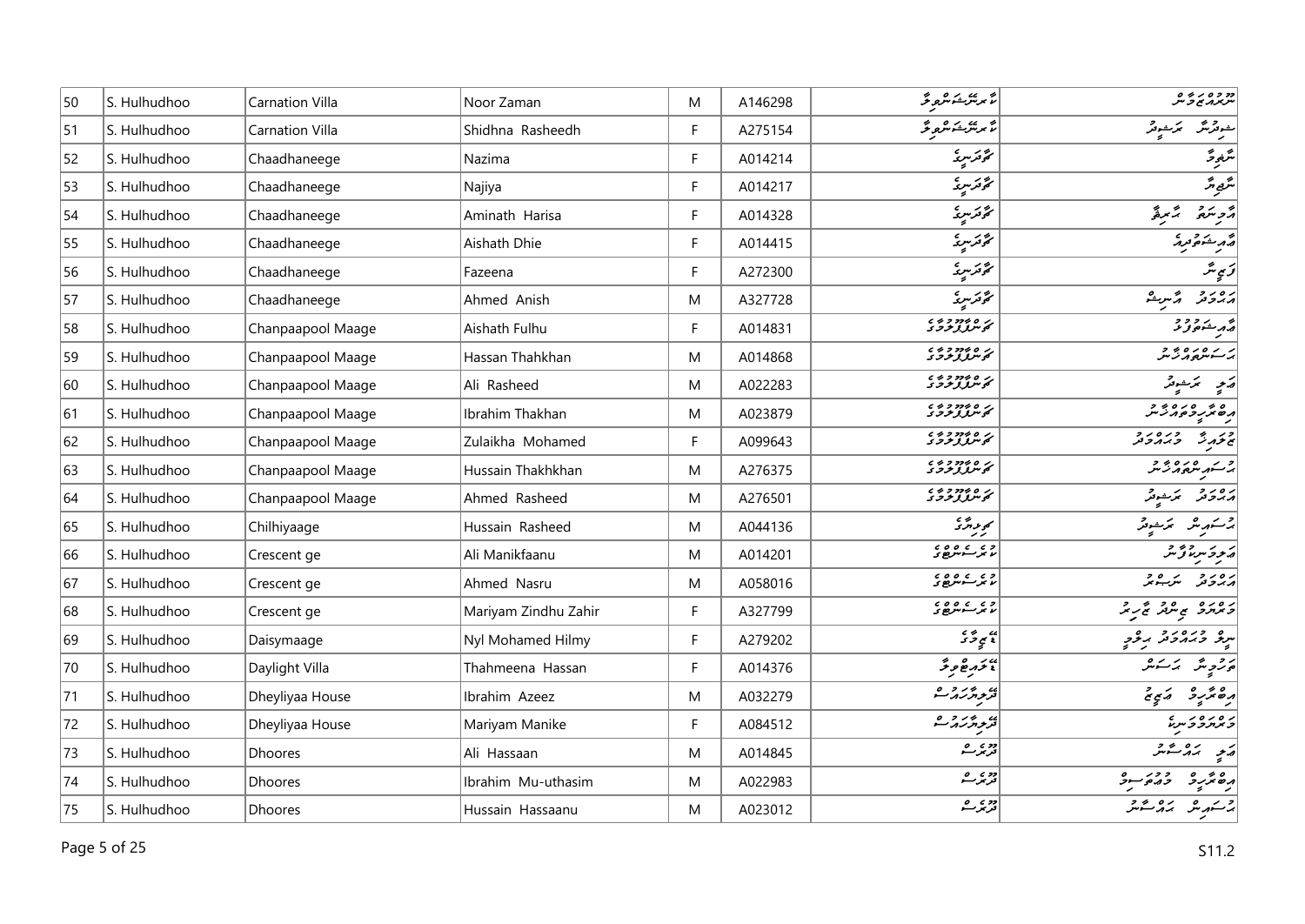| 76  | S. Hulhudhoo | Dhoores              | Aminath Hassaan          | F  | A100168 | ود ۽ ه                                                          | أأدوسي بالمراكب                              |
|-----|--------------|----------------------|--------------------------|----|---------|-----------------------------------------------------------------|----------------------------------------------|
| 77  | S. Hulhudhoo | <b>Dhoores</b>       | Fathimath Meesan Rameez  | F. | A327893 | دو ۽ ه                                                          | ژوده دیشر ټره                                |
| 78  | S. Hulhudhoo | Dhooriyaage          | Mohamed Fiznee           | M  | A014802 | وو<br>تر پورتر <sub>ک</sub>                                     | دېرورو روپنې                                 |
| 79  | S. Hulhudhoo | Dhooriyaage          | Hussain Rasheed          | M  | A058114 | وو<br>تر بر بر ی                                                | وكسكر مكرجوم                                 |
| 80  | S. Hulhudhoo | Dhooriyaage          | Ahmed Riza               | M  | A126389 | دد<br>تربربری                                                   | رەر دىر                                      |
| 81  | S. Hulhudhoo | Diamond Villa        | Shamsiyya Abdulla Waheed | F. | A051119 | ئەر ئەشۋ <sub>ىر</sub> ئ <sup>ۇ</sup>                           | خوص ومرتز وكافرالله عربير                    |
| 82  | S. Hulhudhoo | Diamond Villa        | Hussain Afeef            | M  | A055713 | ،<br>، مرځ مرغ و ځه                                             | ج سەر شەر ئەر ئ <sup>ە</sup> ر ئەر           |
| 83  | S. Hulhudhoo | Diamond Villa        | Hassan Athif             | M  | A070447 | ، دېره وگړ                                                      | برسەش ئەبور                                  |
| 84  | S. Hulhudhoo | Diamond Villa        | Athifa Waheed            | F. | A125107 | ئەر ئەشۋىرىگە                                                   | أوجوقر أوسيقر                                |
| 85  | S. Hulhudhoo | Diamond Villa        | Abdulla Waheed           | M  | A131972 | ئەر ئەمرىگە <sub>قو</sub> ڭر                                    | أرجح فمرالله عربر فمر                        |
| 86  | S. Hulhudhoo | Diamond Villa        | Hassan Aseel Rasheed     | M  | A279175 | ، ئەر ئەھ ئۇ                                                    | ەك كە كەسپەقى كەشپەتى                        |
| 87  | S. Hulhudhoo | Diamond Villa        | Mohamed Maahy Shareef    | M  | A350782 | ، در ده ده د                                                    | ورەر دې ئورگ                                 |
| 88  | S. Hulhudhoo | Elhagedharu          | Ahmed Afzal Rasheed      | M  | A043129 | ے رے ر و<br>پر تر تر بر                                         | رەر دەر دەر كەندە                            |
| 89  | S. Hulhudhoo | Elhagedharu          | Ahmed Fuad               | M  | A077945 | ی ر بے ر و<br>پر تر تر تر                                       | ره ر و و و د<br>مربرو تر تر و تر تر          |
| 90  | S. Hulhudhoo | Elhagedharu          | Eman Rasheed             | F  | A104507 | ے رے ر و<br>پر تر تر بر                                         | رگر ترجيز                                    |
| 91  | S. Hulhudhoo | Elhagedharu          | Hussain Hameed           | M  | A138322 | ے رے ر و<br>پرىل تعريمہ                                         | يز ستهر شه الكرج من                          |
| 92  | S. Hulhudhoo | Elhagedharu          | Umair Mohamed Rasheedh   | M  | A275942 | ے رے ر و<br>پر تر تر بر                                         | כן כ כנסני גייני                             |
| 93  | S. Hulhudhoo | Elhehishigeybeyruge  | Aminath Laafira          | F. | A035481 | ه ده ده ده د د د<br>  در نار در حد مرد<br>                      | مَّ دِ سَرَهٌ فَوَ مِّرَ                     |
| 94  | S. Hulhudhoo | Elhehishigeybeyruge  | Moosa Sabree             | M  | A036156 | ه و د ده ده و د<br>مرگه مرکز متاسری<br>$\overline{\phantom{a}}$ | رح يئۋىر                                     |
| 95  | S. Hulhudhoo | Elhehishigeybeyruge  | Sulthana Abdul Muhsin    | F  | A054820 | ی یا در دی و یا<br>در تورسری تصریحی                             | روه پر در رو ده ده<br>سروج س ماه ترو د پر سر |
| 96  | S. Hulhudhoo | Elhehishigeybeyruge  | Hawwa Asima              | F  | A123171 | ه و د دروه برو<br>در در روه برو                                 | برەپچ<br>رژ سه ژ                             |
| 97  | S. Hulhudhoo | Elhehishigeybeyruge  | Ibrahim Naseer           | M  | A272586 | ه و د ده ده و و<br>در نور سری ته بود                            | رە ئەر ئىسىر ئىسىر                           |
| 98  | S. Hulhudhoo | Elhehishigeymaavauge | Ahmad Thaumeen           | M  | A058010 | ې ي ر پره پر و و<br>د تر ر سرت څره و ی<br>--                    | גם גב גבבית                                  |
| 99  | S. Hulhudhoo | Elhehishigeymaavauge | Mohamed Thahseen         | M  | A157138 | ، ، ، ، ، ، ، ، ،<br>پرند برن و و پر ،                          | ورەرو رەب                                    |
| 100 | S. Hulhudhoo | <b>Evening Glory</b> | Shimla Ali Shameem       | F. | A092229 | ىر ۋىىر بىرى ئۇ بىر                                             | جرونځ ډکې څکړو                               |
| 101 | S. Hulhudhoo | <b>Evening Glory</b> | Shafneeza Shameem        | F  | A103377 | أرو سر شده وحير                                                 | ڪوڻيئر ڪوي                                   |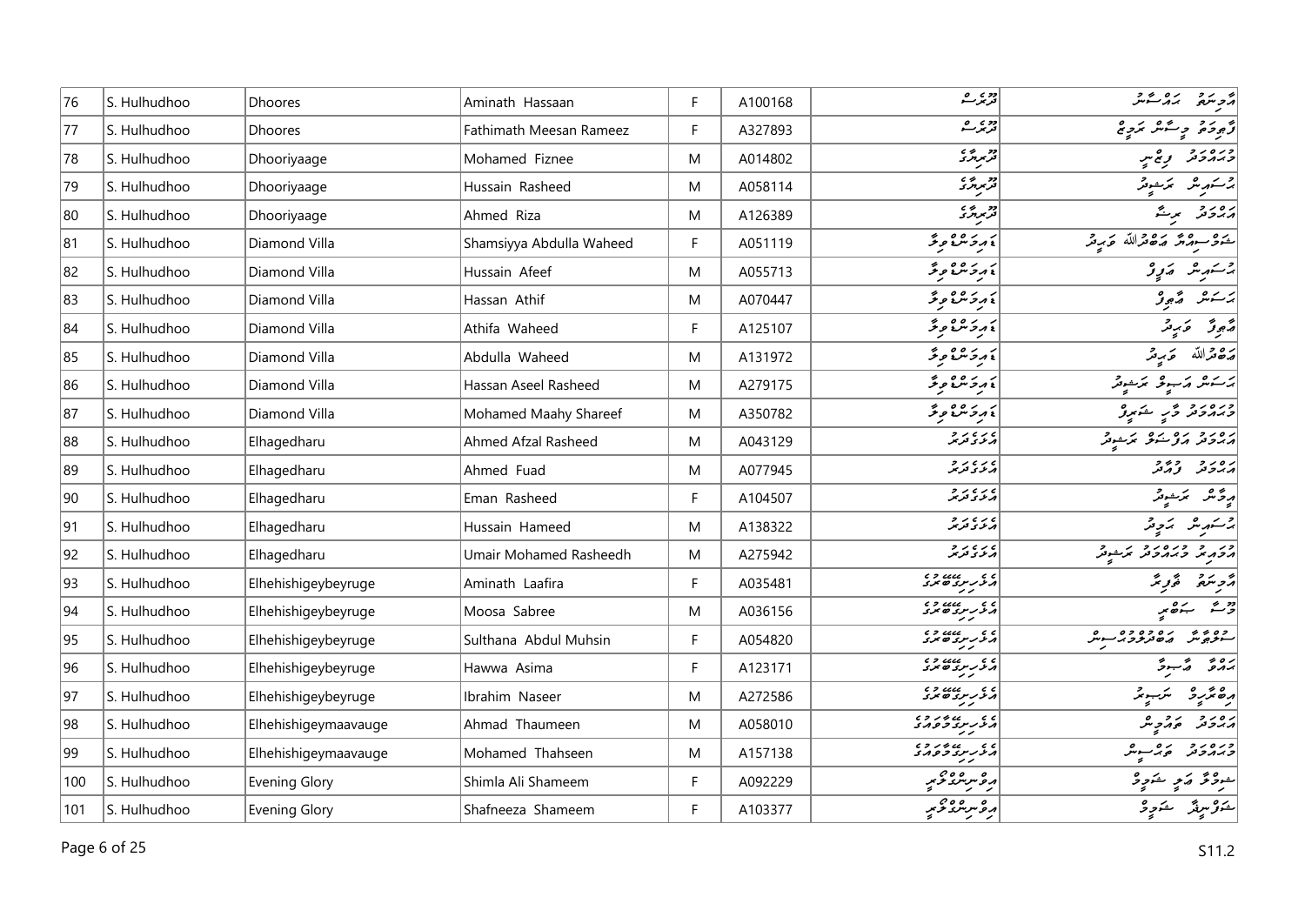| 102 | S. Hulhudhoo | <b>Evening Glory</b> | Mohamed Karam Ali        | M           | A278193 | <br>  مرغ سر بنزند محرسبه                    | ورەرو ررە پەر                                                             |
|-----|--------------|----------------------|--------------------------|-------------|---------|----------------------------------------------|---------------------------------------------------------------------------|
| 103 | S. Hulhudhoo | <b>Evening Glory</b> | Ahmed Arushan Ali        | M           | A329425 | <br>  برو سر سر محمد عم                      | رەر دەر دەر كەر                                                           |
| 104 | S. Hulhudhoo | Fehifarudhaage       | Zuriyaan Ibrahim         | F           | A014603 | <br>  ئۇس <sub>ۇ</sub> ئىرىترى               | في مريد من من من المريد و                                                 |
| 105 | S. Hulhudhoo | Fehifarudhaage       | Zihana Ahmed Didi        | F           | A113120 | د سر د سر تره                                | ى ئەشرىق مەمرى ئەرەر بىر<br>ئاسرىقى ئاسرىيە ئەسرىيەت                      |
| 106 | S. Hulhudhoo | Fehifarudhaage       | Mushthag Ibrahim         | M           | A276000 | ع به بر حرمزی<br>  قریبر مرفتری              | و ده در ده کرد و                                                          |
| 107 | S. Hulhudhoo | Fehifarudhaage       | Shazima Ahmed Didi       | F.          | A276005 | ئۇ سەر تەمەتىرى<br>  ئۈس <b>ىرى</b> تەمەتىرى | أشخورة أيره والمعرور والمستحدث                                            |
| 108 | S. Hulhudhoo | Fehifarudhaage       | Mariyam Zaira Ahmed      | F           | A276010 | ئۇرىر تەتەتى<br>                             |                                                                           |
| 109 | S. Hulhudhoo | Fehividhuvaruge      | Hassan Bagir             | M           | A026670 | نې روبرو ده<br>کررو ترو ترو                  | بر سەمىر ھۆيىر                                                            |
| 110 | S. Hulhudhoo | Fehividhuvaruge      | Ahmed Zahid              | M           | A027597 | ې په ور و،<br>گرېږمرو ترو                    | پرور پی پی                                                                |
| 111 | S. Hulhudhoo | Fehivilaage          | Khadheeja Manike         | F           | A014547 | ې ر <sub>ح قری</sub>                         | زَ مَرِيحٌ وَ سِرْءٌ                                                      |
| 112 | S. Hulhudhoo | Fehivilaage          | Mareena Hussain          | F           | A014567 | ې ر <sub>ح م</sub> وگړ<br>تر رح              | ۇ پرىتر كىرىسىر                                                           |
| 113 | S. Hulhudhoo | Fehivilaage          | Zulaikha Manike          | F           | A014598 | ۇروڭۇ                                        | چ ځه پر ژگو سربا<br>م                                                     |
| 114 | S. Hulhudhoo | Fehivilaage          | Maryam Moohath Mushthaaq | $\mathsf F$ | A275099 | ې روڅۍ<br>د روڅ                              | ر ٥ ر ٥ - ٥ - ٥ - ٥ - ٥ - ٥<br>تر <i>بر ٦ - ۶ - ۶ - ۶ - ۶ - ۶ - ۶ -</i> ۶ |
| 115 | S. Hulhudhoo | Fehivilaage          | Mohamed Mimrah Mushthag  | M           | A279222 | ې ر <sub>حو</sub> تو ته<br>د                 |                                                                           |
| 116 | S. Hulhudhoo | Fenfiyaaz Villa      | Mohamed Ahusan Hilmy     | M           | A146629 | ۇ ئىرى <sub>م</sub> ىر ئىزگىرىدۇ.            | ورەر د در دەكر برگور                                                      |
| 117 | S. Hulhudhoo | Fini Roalhi          | Wisam                    | M           | A014772 | وسرچرو                                       | عربستي                                                                    |
| 118 | S. Hulhudhoo | Fini Roalhi          | Abdulla                  | M           | A056303 | وسرچو                                        | برە تراللە                                                                |
| 119 | S. Hulhudhoo | Fini Roalhi          | Rifaath Abdulla          | F           | A157422 | وسرچمو                                       | بروته وكامرالله                                                           |
| 120 | S. Hulhudhoo | Fini Roalhi          | Samaahath Abdulla        | F           | A280262 | وسرچمو                                       | حويدة مكافرالله                                                           |
| 121 | S. Hulhudhoo | Fini Roalhi          | Aishath Nuha             | F           | A352058 | وسرچمو                                       | م شه د د د                                                                |
| 122 | S. Hulhudhoo | Finivaage            | Ibrahim Waheed           | M           | A084909 | وسرة کا                                      | ەرھ ئ <sup>ۆ</sup> ر ۋ<br>ءَ ٻريٽر                                        |
| 123 | S. Hulhudhoo | Fiyaathoshige        | Mohamed Samee            | M           | A014420 | و پر پر<br>تر پر پر پر                       | و ر ه ر د<br><i>و پر پر</i> وتر<br>مستثمو                                 |
| 124 | S. Hulhudhoo | Fiyaathoshige        | Abdulla                  | M           | A014427 | و پژ <sub>یخ مو</sub> لج<br>تر پژهو مولج     | برە ترالله                                                                |
| 125 | S. Hulhudhoo | Fiyaathoshige        | Hussain Manikufaanu      | M           | A014461 | و پر پر<br>پر مربح سر پر                     | ر<br>بەسەر بىرى ئىرىدۇ ئىر                                                |
| 126 | S. Hulhudhoo | Fiyaathoshige        | Ali Zahir                | M           | A275043 | و پر پر<br>پر مربح سر پر                     | أەسمجە ستى سرىتىلى                                                        |
| 127 | S. Hulhudhoo | Fiyaathoshige        | Ibrahim Rasheed          | M           | A275048 | و پژند<br>رگرهو مرد                          | رەپرىي كەشىھ                                                              |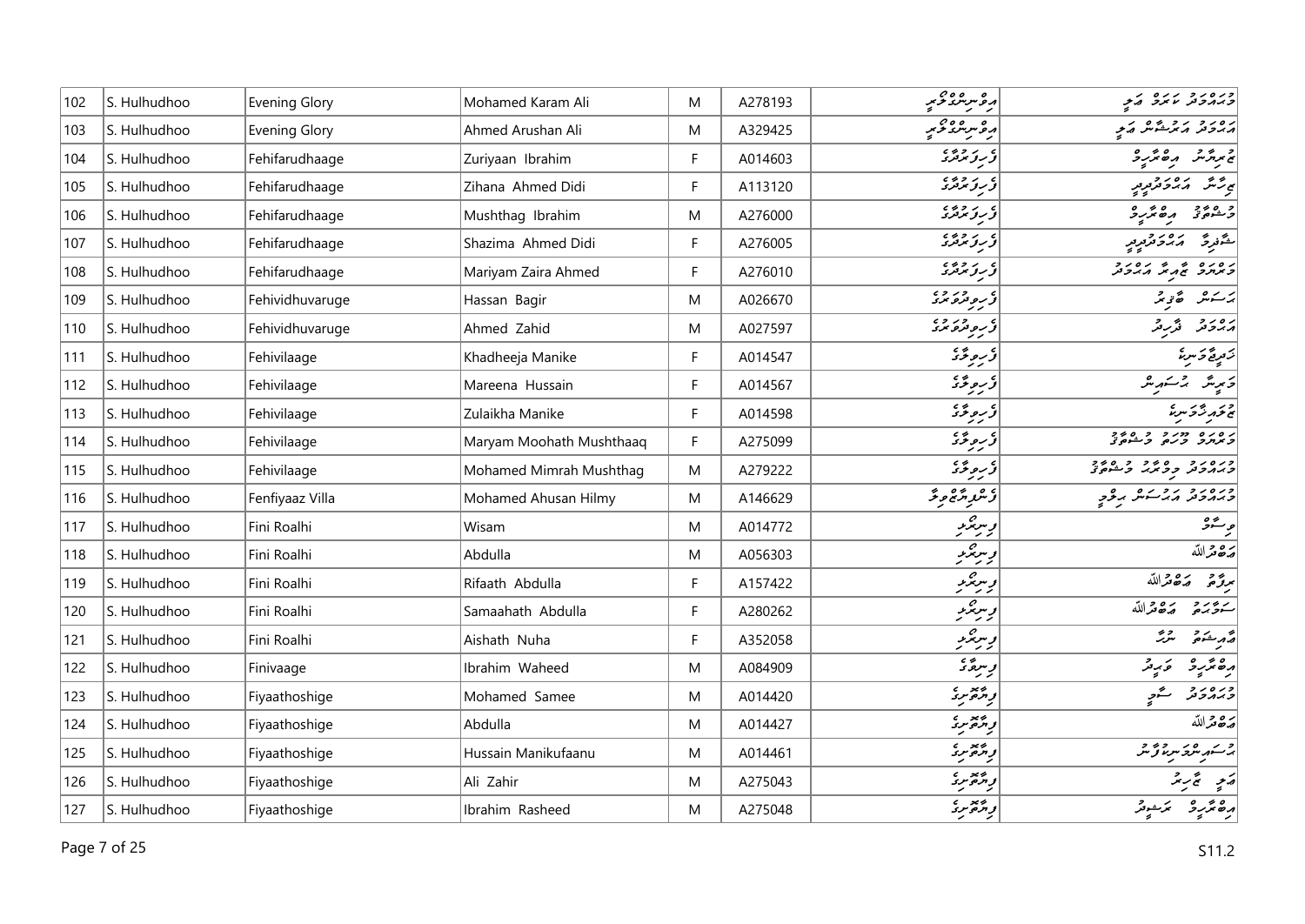| 128 | S. Hulhudhoo | Fukkafamaage     | Mohamed Misru             | M | A014513 | وه ر ر بر د<br><b>ز</b> ۱ <i>۸ د 5</i> د | وره دو ده و                                                 |
|-----|--------------|------------------|---------------------------|---|---------|------------------------------------------|-------------------------------------------------------------|
| 129 | S. Hulhudhoo | Fukkafamaage     | Aminath Dhie              | E | A014569 | و ە رىر پە ،<br>ۋەرىر تو ت               | ا مجمعه محمد محمد محمد<br>المجمع محمد محمد                  |
| 130 | S. Hulhudhoo | Fukkafamaage     | Ahmed Nasru               | M | A025197 | و ە رىر پە ،<br>ۋەرىر تو ت               | رەرد شهر                                                    |
| 131 | S. Hulhudhoo | Fukkafamaage     | Mohamed Waheed            | M | A277929 | وه ر ر بر د<br><b>ز</b> ۱ <i>۸ د 5</i> د | ورەر دىر د                                                  |
| 132 | S. Hulhudhoo | Fulooniyaage     | Aminath Hasna             | F | A141750 | د دو سره د ،<br>  د نو سره د             | ۇجەنىئە ئەسىگە                                              |
| 133 | S. Hulhudhoo | Gedharu          | Ismail Shafeeu            | M | A141522 | ے ر ح<br>ک تعریمہ                        | بر شۇن ئى ئىستىر ئى                                         |
| 134 | S. Hulhudhoo | Golden Arrow     | Ahmed Shuzuni             | M | A074513 | ہ ور ور ہ<br>دی سمدس                     | رەرد ھەتمىر                                                 |
| 135 | S. Hulhudhoo | Guleynooranmaage | Hassan Hamdhoon           | M | A014441 | و در و ده و د و<br>د موسرپرسرچر د        | يركبش برودوه                                                |
| 136 | S. Hulhudhoo | Gulsanfaamaage   | Safoora Mohamed           | F | A272213 | وه پره ووي                               | ردوره وره رو<br><i>سوفر بر ح</i> دمرونر                     |
| 137 | S. Hulhudhoo | Gulshaneege      | Ahmed Abdulla             | M | A064312 | د ټر شرمند پرتگ                          | برورد بره دالله                                             |
| 138 | S. Hulhudhoo | Gulshaneege      | Shifzeena Abdul Wahhab    | F | A099641 | د <sub>گر</sub> ے سر دی<br>              | شورې شر پره ده ده ده د<br>په شورې شر پره مرمو <i>و</i> رمره |
| 139 | S. Hulhudhoo | Hadhubalaage     | Aminath Sheeza            | F | A014863 | ر ور ر د<br>رکو <i>ن و</i> گ             | ومحر سنتوسخ والشيونج                                        |
| 140 | S. Hulhudhoo | Hadhubalaage     | Ali Asram                 | M | A014891 | ر ور د ،<br>رتر <i>ه تر</i> ت            | ړې پر ۱۳۶۵                                                  |
| 141 | S. Hulhudhoo | Hadhubalaage     | Basheera Hassan Manikfaan | F | A014972 | ر ور پر ،<br>رتر <i>ه نو</i> ر           | ەھرىر كەسكىرى بىر ئۇ ئىر                                    |
| 142 | S. Hulhudhoo | Hadhubalaage     | Moosa Thakhkhaanu         | M | A014994 | ر ور پر ،<br>رتر <i>ه نو</i> ت           | دد ۱۵۷۶ و.<br>د سومرنر س                                    |
| 143 | S. Hulhudhoo | Hadhubalaage     | Ahmed Muaanis             | M | A021764 | ر و ر » ،<br>رتره تر ت                   | גפגב ברית                                                   |
| 144 | S. Hulhudhoo | Hadhubalaage     | Mohamed Azim              | M | A150755 | ر ور پر ،<br>رتر <i>ه نو</i> ر           | כנסנ כ"ב                                                    |
| 145 | S. Hulhudhoo | Hadhubalaage     | Aishath Naahin Ahmed      | F | A279380 | ر و ر د ،<br>رتر <i>ه و د</i>            | وحمر يحكموا المستحصر والمرادح فللمر                         |
| 146 | S. Hulhudhoo | Hawaii           | Maryam Manike             | F | A014444 | رځورپه                                   | ر ہ ر ہ ر<br>3 بربر3 تریکا                                  |
| 147 | S. Hulhudhoo | Hawaii           | Fathmath Dhooma           | F | A014456 | ر څ په                                   | و ده دوه<br>و دره                                           |
| 148 | S. Hulhudhoo | Hawaii           | Aminath Zainee Zahir      | F | A160095 | رءپر                                     | أوسكم بمرسم بمركز                                           |
| 149 | S. Hulhudhoo | Hawaii           | Ahmed Affan               | M | A275065 | رَءٌ م                                   | גפגל גם שם                                                  |
| 150 | S. Hulhudhoo | Heenaamaage      | Shafeeg Hassan            | M | A037754 | ر پڙھ<br>پي                              | لمكوني - يركبش                                              |
| 151 | S. Hulhudhoo | Heenaamaage      | Haseena Hassan            | F | A042863 | ر پېژونه<br>په مترد د                    | يرسيس يرسكس                                                 |
| 152 | S. Hulhudhoo | Heenaamaage      | Ibrahim Fahmee            | M | A042864 | ر پژوند<br>په                            | ەر ھەترىر <i>ۋ</i><br>ۇ ژەپ                                 |
| 153 | S. Hulhudhoo | Heylhi           | Ibrahim Manik             | M | A014452 | امئے<br>سے م                             | ە ھەئرىر 25 س <sup>رى</sup> ر                               |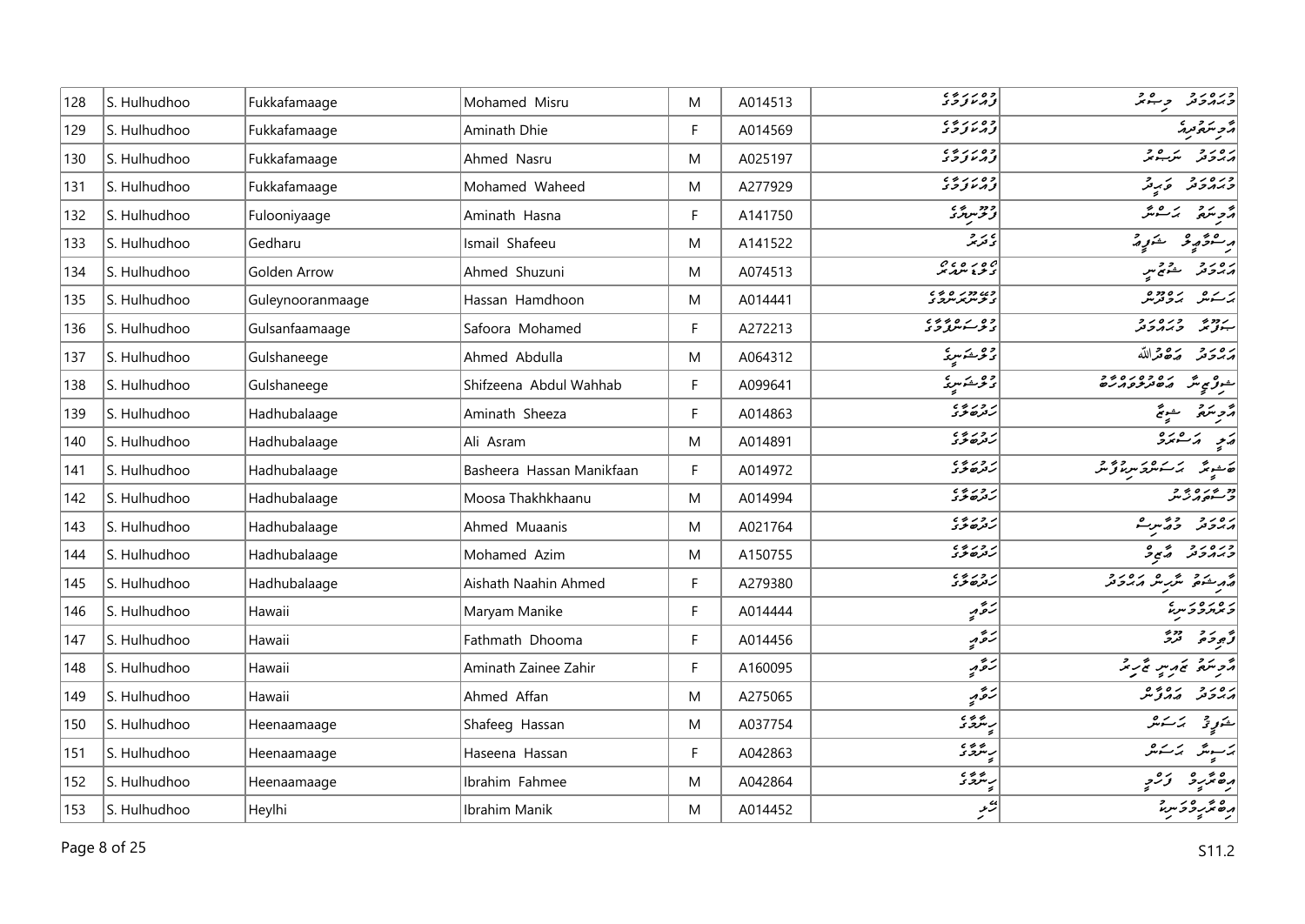| 154 | S. Hulhudhoo | Hikiunimaage  | Mufeedha                   | F  | A014423 | ر رو ژوئر دی<br>مرد شهرد دی         | حروتر                                         |
|-----|--------------|---------------|----------------------------|----|---------|-------------------------------------|-----------------------------------------------|
| 155 | S. Hulhudhoo | Hikiunimaage  | Fathimath Hassan           | F  | A014457 | ر بىر ە ئىبرى <sup>تى</sup> ي       | ۇ بۇرۇ بەسكىل                                 |
| 156 | S. Hulhudhoo | Hikiunimaage  | Mohamed Fazal              | M  | A023343 | رىرە ئىبر <u>ە</u> ئ                | ورەر د درە                                    |
| 157 | S. Hulhudhoo | Hikiunimaage  | Moosa Maniku               | M  | A275001 | ىر بىر قەرىپى<br>ئەرگە بىرىپى       | دو پر در د<br>تر سگه سربر                     |
| 158 | S. Hulhudhoo | Hikiunimaage  | Hussain Manik              | M  | A275003 | رىدە ئىرى <i>دى</i><br>ئەر          | جر سنهر مركز سررة                             |
| 159 | S. Hulhudhoo | Hikiunimaage  | Aishath Faahath            | F  | A275025 | ر بى <sub>ر</sub> مەشرىچە ئە        |                                               |
| 160 | S. Hulhudhoo | Hikiunimaage  | Hussain Sahib              | M  | A275030 | ر بو د شرچ د<br>بر                  | برسكر شركت ستكرة                              |
| 161 | S. Hulhudhoo | Hikiunimaage  | Ahmed Aiham Amir           | M  | A279219 | رىدە ئىرى <i>دى</i><br>ئەر          | גפגב ג'קביב בבביב                             |
| 162 | S. Hulhudhoo | Husnuheenaage | Ibrahim Jaleel             | M  | A021831 | 2 مەش <sub>رىپ</sub> ىرىگە ئە       | رە ئەر ئىچە                                   |
| 163 | S. Hulhudhoo | Husnuheenaage | Mohamed Azmee              | M  | A055942 | ر مەش <sub>رىپ</sub> ىدىكى<br>مەسىر | כנסנכ נס                                      |
| 164 | S. Hulhudhoo | Husnuheenaage | Ahmed Jaleel               | M  | A272292 | ر مەش <sub>رىپ</sub> ىدى<br>مەسرىپە | دەر دەن تەر                                   |
| 165 | S. Hulhudhoo | Ihuraamge     | Ahmed Musthafa             | M  | A014268 | د ر <sup>و ه ه</sup> ۹              | ره د و وره<br>مدرس و ب                        |
| 166 | S. Hulhudhoo | Ihuraamge     | Abdul Muhaimin Musthafa    | M  | A275110 | د رحمه د ه ،<br>د رنگرو د           | د په ديږ<br>ן פרפר בין בית<br>גם בקיב בין בית |
| 167 | S. Hulhudhoo | Ihuraamge     | Musharraf Musthafa         | M  | A327690 | لرژنؤوء                             | و ره دو و دره<br>و شهر مرو و سبوو             |
| 168 | S. Hulhudhoo | Iramaage      | Ibrahim Ziham              | M  | A279378 | د بود و<br>د بور و                  | رە ئۆر ئەنە                                   |
| 169 | S. Hulhudhoo | Irudheymaage  | Ibrahim Futha              | M  | A014394 | و دره بو د<br>در جولتور و           | ە ھەمرىر <i>230</i><br>رەھ ئىرىر تىرى         |
| 170 | S. Hulhudhoo | Irudheymaage  | Salman                     | M  | A038080 | و ده و د د<br>در موتور و            | رە بە ھ                                       |
| 171 | S. Hulhudhoo | Irudheymaage  | Ali Amir                   | M  | A045933 | د وړ، د ،<br>د برنرد د              | $\frac{2}{3}$ $\frac{5}{3}$                   |
| 172 | S. Hulhudhoo | Iruvai        | Zeenath Ali                | F  | A014803 | وبخرقه                              | ېپېژو<br>ەتىر                                 |
| 173 | S. Hulhudhoo | Iruvai        | Ali Futha                  | M  | A014804 | مرتزعهر                             | ەَجِرْدْءٌ                                    |
| 174 | S. Hulhudhoo | Iruvai        | Fathimath Dhie             | F. | A014944 | وبخرعه                              | و گهو ځه کوروگر                               |
| 175 | S. Hulhudhoo | Iruvai        | Mohamed Simaadh            | M  | A021807 | وبخرعه                              | כנסנב הבב                                     |
| 176 | S. Hulhudhoo | Iruvai        | Shafeena Ali               | F  | A279488 | مرتزعهر                             | خنوبتر الأمج                                  |
| 177 | S. Hulhudhoo | Iruvai        | Shazeena Ali               | F  | A279489 | ارجمع                               | شوپر کرم                                      |
| 178 | S. Hulhudhoo | Iruzuvaamaage | Mohamed Shujaau Mujuthaba  | M  | A336322 | د و و د د د<br>د مربع څ و د         | 2000 - 242 2009<br>2000 - 2430 2540           |
| 179 | S. Hulhudhoo | Iruzuvaamaage | Mariyam Mutha'ahlima Ahmed | F  | A350338 | د و و د د و<br>د مربع څرنو ک        | ג סגם כגגם ש גםגב<br>כמתר כפגת כל הגבת        |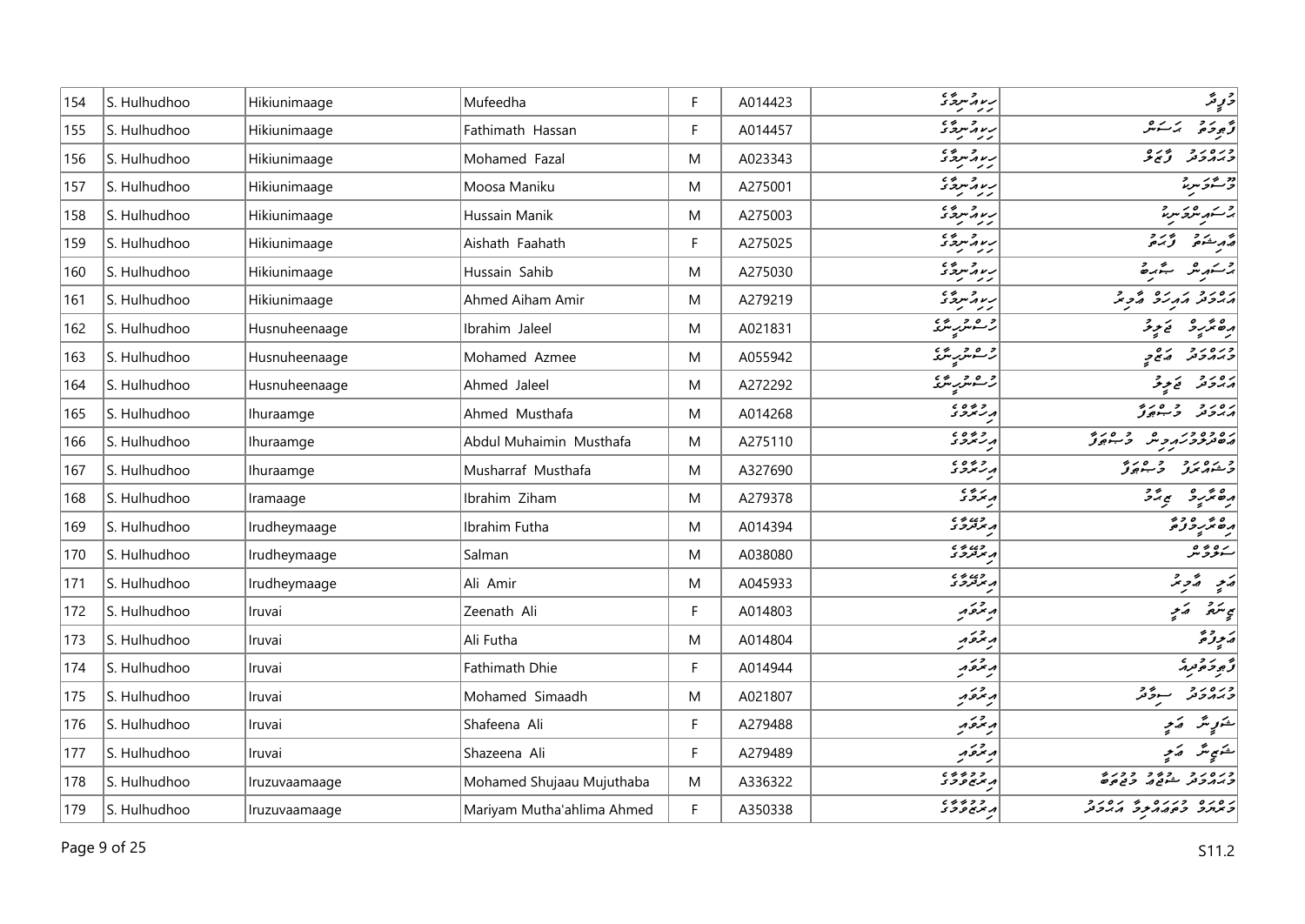| 180 | S. Hulhudhoo | Jeymge            | Ilhaam Rasheed            | F           | A014152 | ء ہ ہ<br>  قع بر تر                                                                                     | روژو تر <sub>شوتر</sub><br>م                  |
|-----|--------------|-------------------|---------------------------|-------------|---------|---------------------------------------------------------------------------------------------------------|-----------------------------------------------|
| 181 | S. Hulhudhoo | Jeymge            | Ibrahim Umair             | M           | A274281 | ړے و بح<br>مخ <b>ر</b> حر                                                                               | תפתיב הכתת                                    |
| 182 | S. Hulhudhoo | Jinco             | Shifau Hussain            | M           | A280133 | ەم<br>موسر                                                                                              | أحوقه بركتهريش                                |
| 183 | S. Hulhudhoo | Kaamineepoolge    | Abdulla Manikufaan        | M           | A014402 | ځ د سروه <sup>ی</sup>                                                                                   | مَدْهُ مَّدَاللَّهُ حَسِبْہُ وَّسْرَ          |
| 184 | S. Hulhudhoo | Kaamineepoolge    | Mohamed Naseem            | M           | A027663 | نځ وروه وه<br>لنگه وسرونونه                                                                             | כנסגב ת-פ                                     |
| 185 | S. Hulhudhoo | Kaamineepoolge    | Hussain Azzam             | M           | A274330 | ء ڪي پيوٽو ۽<br>ماح سرو پيوٽو پ                                                                         |                                               |
| 186 | S. Hulhudhoo | Karankaa Villa    | Mariyam Mibsam Naseer     | F           | A143859 | مەندىئە ئەقر                                                                                            | י פינוב כסייבר יצייבי                         |
| 187 | S. Hulhudhoo | Kashmeeru Vaadhee | Waheedha Hassan Manikfaan | F           | A014347 | ئەشقىر ترەڭ تېر                                                                                         | ەر ئەسكە ئەسكەن ئەر ئەر                       |
| 188 | S. Hulhudhoo | Kashmeeru Vaadhee | Mohamed Safiyyu           | M           | A036162 | ئەشقىر بىرەڭ بېر                                                                                        | כממכני הנקמת                                  |
| 189 | S. Hulhudhoo | Kashmeeru Vaadhee | Aminath Shaira            | F           | A272927 | ر<br>سن الله عن الله من الله من الله من الله الله من الله من الله من الله من الله من الله من الله من ال | أرتجه ستقصقه                                  |
| 190 | S. Hulhudhoo | Kudheenaage       | Mohamed Siyam             | M           | A014612 | د<br>موسر متر پ                                                                                         |                                               |
| 191 | S. Hulhudhoo | Kudheenaage       | Mohamed Hussain           | M           | A015047 | د موسرچ<br>  ما موسرچ                                                                                   | ورەرو ورىدىگ                                  |
| 192 | S. Hulhudhoo | Kudheenaage       | Aishath Saaidha           | $\mathsf F$ | A274234 | د موس <sup>تو پ</sup> ه                                                                                 | مەرشكى سەرقە                                  |
| 193 | S. Hulhudhoo | Kudheenaage       | Fathimath Siyaana Mohamed | F           | A276715 | د<br>موسر متر پ                                                                                         | و د د په دره د د ور                           |
| 194 | S. Hulhudhoo | Kudheenaage       | Abdulla Fawaz             | M           | A276717 | د ورېترنگه<br>په پېښېد                                                                                  | برة والله وغرم                                |
| 195 | S. Hulhudhoo | Kudhimaage        | Fathmath Didi             | F           | A014239 | و دی<br>مورو د                                                                                          | ر<br>گ <sub>ې</sub> د کمونږې                  |
| 196 | S. Hulhudhoo | Kudhimaage        | Aishath Dhie              | F           | A014240 | و د پرې<br>ما مورگ                                                                                      | و<br>وگهر شوه وردگر                           |
| 197 | S. Hulhudhoo | Kudhimaage        | Mohamed Muslim            | M           | A014241 | د و »<br>ما تورد د                                                                                      | ورەرو وصور                                    |
| 198 | S. Hulhudhoo | Kudhimaage        | Mohamed Mushthag          | M           | A052698 | د دره و<br>ما تورد د                                                                                    | وره رو و وه و<br><i>وبرو تر</i> شو <i>م</i> و |
| 199 | S. Hulhudhoo | Kudhimaage        | Ahmed Thasneem            | M           | A111293 | د ورځ<br>مورگو                                                                                          | גפנק הפיתוב                                   |
| 200 | S. Hulhudhoo | Kudhimaage        | Mirufa Hassan             | F           | A275486 | د وره و<br>ما تورد د                                                                                    | دىدۇ ئەسەھ                                    |
| 201 | S. Hulhudhoo | Kurikeelage       | Ali Rushdhee              | M           | A040126 | د<br>با مربو مړي                                                                                        | ر<br>مرد برشور                                |
| 202 | S. Hulhudhoo | Kurikeelage       | Ahmed Firshaan            | M           | A272912 | د بر بر بر بر<br>مربر بر بر بر                                                                          | رەرد <sub>و برخ</sub> م                       |
| 203 | S. Hulhudhoo | Kurikeelage       | Shaniya Rasheed           | F           | A273883 | د<br>ماسر پیوندی<br>سرپه                                                                                | شگس کرشونر                                    |
| 204 | S. Hulhudhoo | Lainoofaruge      | Hussain Habeeb            | M           | A014253 | ىر دور د ،<br>خەرسىمى مىرى                                                                              |                                               |
| 205 | S. Hulhudhoo | Lainoofaruge      | Aminath Dhie              | F           | A014496 | ىخ مەشترى ئىرى<br>مەسترىم ئىرى                                                                          | أأرو يتمونه                                   |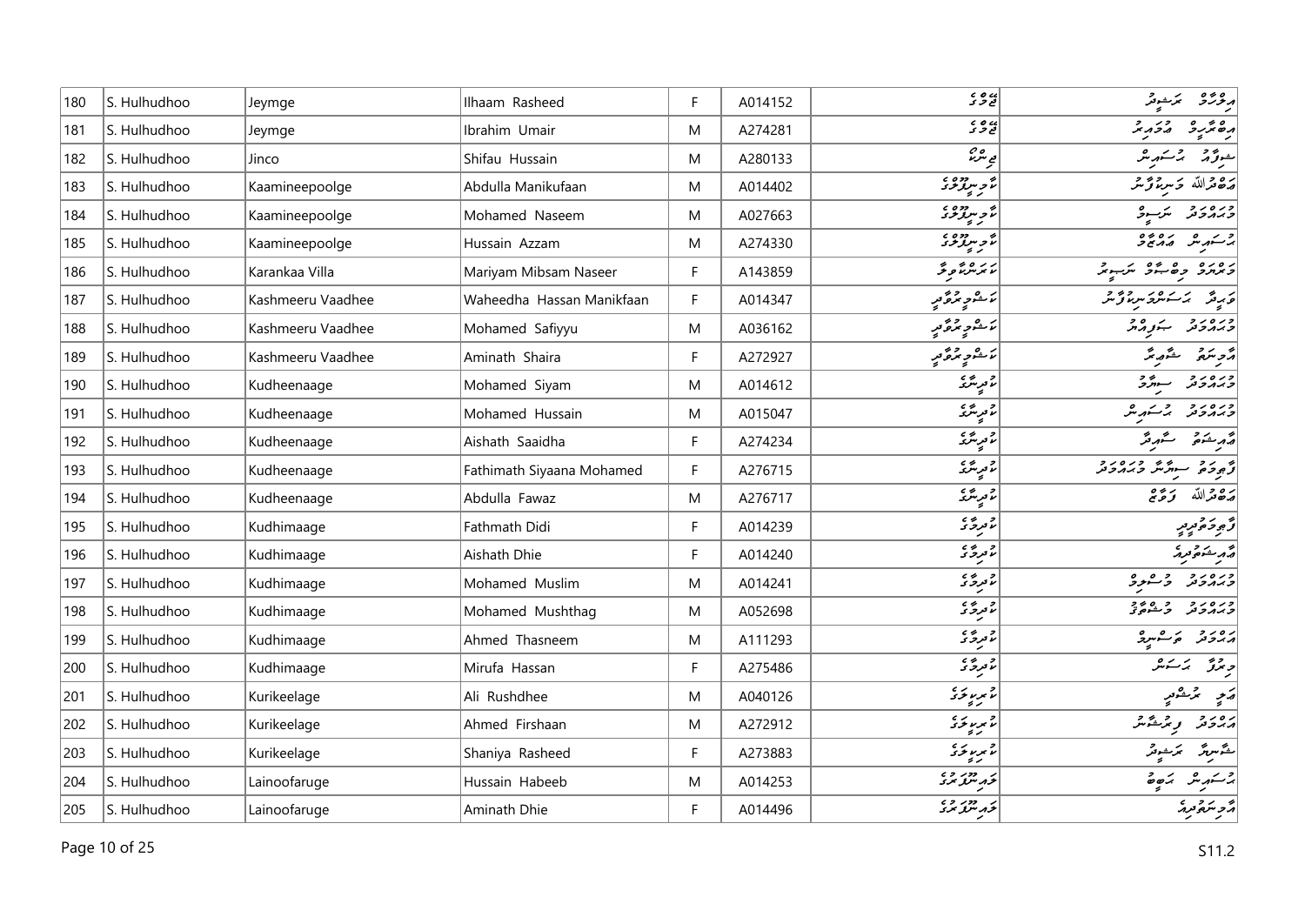| 206 | S. Hulhudhoo | Lainoofaruge       | Ahmed Zaahir          | M  | A021830 | خەر يېزىر چ                          | أرور و مجر بر                            |
|-----|--------------|--------------------|-----------------------|----|---------|--------------------------------------|------------------------------------------|
| 207 | S. Hulhudhoo | Lainoofaruge       | Abdulla Zuhair        | M  | A105231 | ىر دور د ،<br>خەرسى تىرى             | پر <b>ص</b> حرالله<br>ى ئەمەتتىر         |
| 208 | S. Hulhudhoo | Lainoofaruge       | Kadhdha Dhie          | F  | A276013 | ىر دور د ،<br>خەرسىمگە ئىرى          | ر ه ر<br>مار ترتورگر                     |
| 209 | S. Hulhudhoo | Lainoofaruge       | Hassan Saeed          | M  | A276024 | ځه په تنګر تر د                      | ر<br>رئەسىر سىمبەر                       |
| 210 | S. Hulhudhoo | Lainoofaruge       | Aishath Anwaree       | F  | A276028 | <del>كە</del> ر يېزىرىي              | ۇرىشكى مەمكەس                            |
| 211 | S. Hulhudhoo | Lainoofaruge       | Mohamed Aiham Shareef | M  | A279273 | ىز مەنتىر بىرى<br>خىرىشتىر ئىرى      | כנסנב הגוב בתק                           |
| 212 | S. Hulhudhoo | Lainoofaruge       | Faiha Shareef         | F  | A327779 | ىر دور د ،<br>خەرسىمەتىر             | وَرِيدٌ ڪَمِرِوْ                         |
| 213 | S. Hulhudhoo | Lainoofaruge       | Mariyam Faiha Shareef | F  | A364176 | ىز مەنزىر دې                         | ويرتزو ورثر خيرو                         |
| 214 | S. Hulhudhoo | Light House        | Ali Futha             | M  | A014920 | خەرقە ئەرمى                          | ە بەردە                                  |
| 215 | S. Hulhudhoo | Lilymaage          | Ibrahim Musaid        | M  | A272877 | و و دی<br>ری                         |                                          |
| 216 | S. Hulhudhoo | Maafiya            | Rihla Mohamed Ali     | F. | A014428 | ۇ <sub>پور</sub> ىز                  | بررو ورود و د                            |
| 217 | S. Hulhudhoo | Maafiya            | Ibrahim Mohamed       | M  | A112475 | ۇ <sub>پور</sub> ىز                  | و ره ر د<br>ر پر رقر<br>ەرھەتمەر 2<br>ب  |
| 218 | S. Hulhudhoo | Maafiya            | Ahmed Lamaan          | M  | A277595 | د و آر<br>م                          | رەروكرە ئەھ                              |
| 219 | S. Hulhudhoo | Maafiya            | Mohamed Leen          | M  | A279224 | ۇ پەر<br>م                           | ورەرو پەر                                |
| 220 | S. Hulhudhoo | Maafiya            | Ali Anoof             | M  | A399091 | ۇ پەر<br>م                           | أەسم بالملا                              |
| 221 | S. Hulhudhoo | Maafolheyge        | Gamariyya Ali         | F  | A014846 | ەيدى ،<br>تركرىر                     |                                          |
| 222 | S. Hulhudhoo | Maafolheyge        | Ibrahim Waseem        | M  | A014918 | ه بودن تا<br>تر تو لو ی              | رەپزېرە<br>ځ سوچ                         |
| 223 | S. Hulhudhoo | Maafolheyge        | Shaheeda Hassan       | F  | A014953 | ه بودن تا<br>تر تو لو ی              | ے<br>خوبے م<br>برَسَهْر                  |
| 224 | S. Hulhudhoo | Madharusaadhoshuge | Basheera Mohamed      | F  | A014401 | ر ر و به پر و ،<br>و تدبر سگورمرد    | و ر ه ر و<br><i>و پر</i> و تر<br>ەھسىتىر |
| 225 | S. Hulhudhoo | Madharusaadhoshuge | Sinha                 | F  | A274508 | ر ر و به پو و ،<br>و تریمرسگوترمرد   | سومثر                                    |
| 226 | S. Hulhudhoo | Madharusaadhoshuge | Ahmed Aus             | M  | A274512 | ر ر و بر و د و د<br>و تعریف شور سر و | برەرو بروغ                               |
| 227 | S. Hulhudhoo | Madharusaadhoshuge | Mohamed Vizam Ali     | M  | A279182 | ر ر و بر برو د ،<br>وتریز سگوتر تر پ | ورەرو وڭ كەي                             |
| 228 | S. Hulhudhoo | Madufehige         | Shamil Ali            | M  | A014227 | ىر دې<br>خ <b>ې</b> ئوگرى            | لمشوقى أتأمي                             |
| 229 | S. Hulhudhoo | Madufehige         | Naaz Ali              | F  | A014485 | ىر جۇ ئ <sub>ە</sub> رى              | سرچ<br>ەكىپىيە                           |
| 230 | S. Hulhudhoo | Madufehige         | Fazal Ali             | M  | A026940 | [ر و ،<br> د ، نور به                | تر پچ ب <u>ح</u><br>ەئىر                 |
| 231 | S. Hulhudhoo | Madufehige         | Shaafee Ali           | M  | A063190 | 5 ۽ قرسر ۽                           | لمشمي الكامج                             |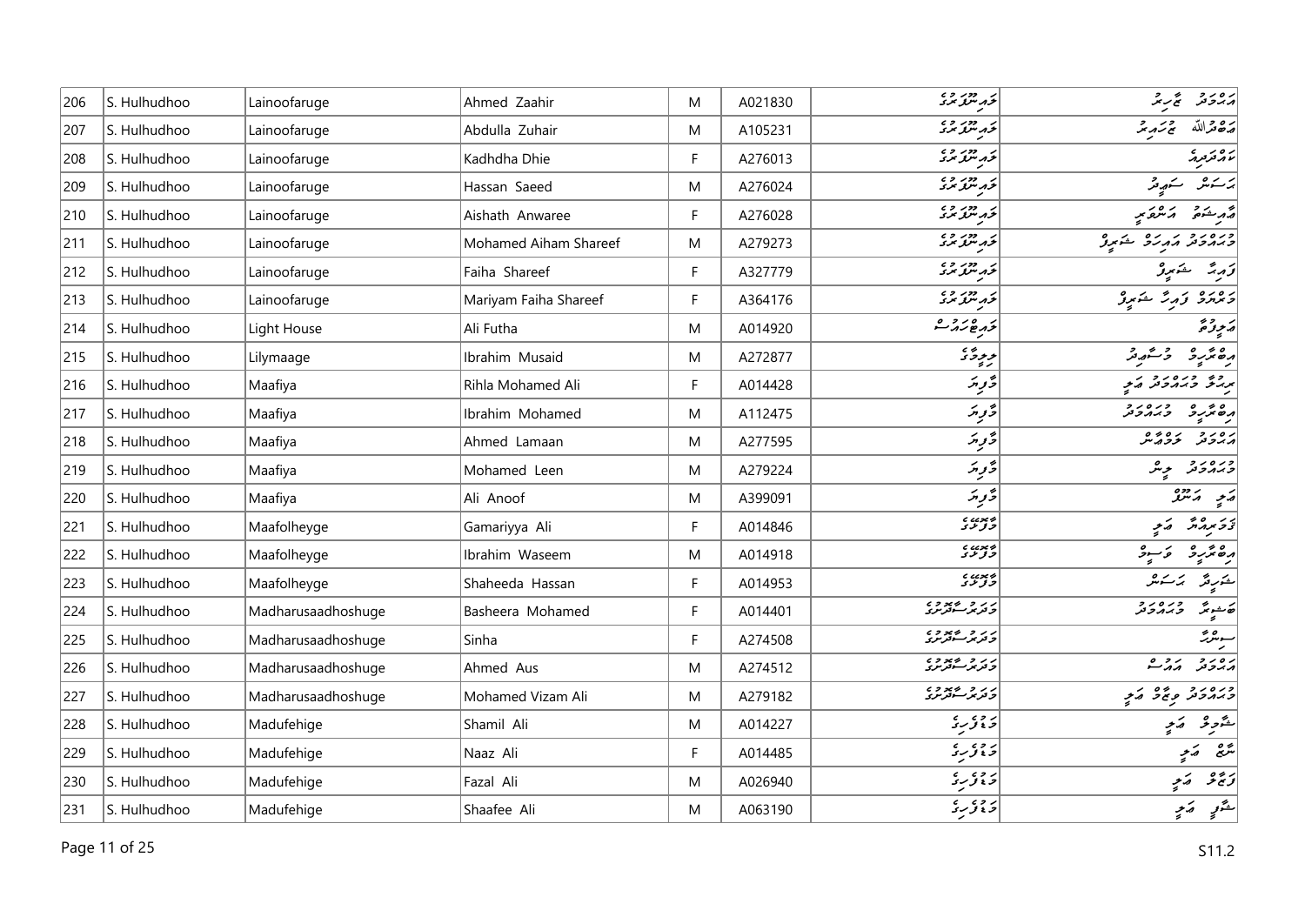| 232 | S. Hulhudhoo | Madufehige     | Ali Rasheed           | ${\sf M}$ | A071339 | ر د ی<br>  <del>د</del> ډ نو ر د  | ر<br>ماسي الماسي المحمد                 |
|-----|--------------|----------------|-----------------------|-----------|---------|-----------------------------------|-----------------------------------------|
| 233 | S. Hulhudhoo | Madufehige     | Ibrahim Futha         | ${\sf M}$ | A155446 | ىر جۇ ئ <sub>ە</sub> رى           |                                         |
| 234 | S. Hulhudhoo | Madufehige     | Mohamed Hamzath       | M         | A157993 | 5 ۽ قرسر ته                       | 21012 21012                             |
| 235 | S. Hulhudhoo | Madufehige     | Ahmed Nayif Hassan    | M         | A279199 | د دې پ                            | גפצי תיקי גבות                          |
| 236 | S. Hulhudhoo | Marine Villa   | Abdulla Mohamed       | M         | A059578 | ۇبرىئرو ۋ                         | رە داللە دىرە دو                        |
| 237 | S. Hulhudhoo | Massaaguge     | Mohamed Waheed        | M         | A049594 | ره په دې<br>د د سندې              | ورەر دىر د                              |
| 238 | S. Hulhudhoo | Massaaguge     | Mariyam Basheera      | F         | A052282 | ر ه په د ،<br><del>ر</del> ۸ سگړۍ | رەرە كەشەگە                             |
| 239 | S. Hulhudhoo | Massaaguge     | Ibrahim Shareef       | ${\sf M}$ | A074216 | ر ه په د ،<br><del>د</del> ۶ ک    | رەترىر ئىير                             |
| 240 | S. Hulhudhoo | May Fair       | Milnaa Mutheeu        | F         | A161243 | ر، ، ر<br>تر تو پر سر             | اروژنٹر<br>و<br>حبوم                    |
| 241 | S. Hulhudhoo | May Fair       | Ali Shamiu            | M         | A279659 | ر، ، ر<br>تر تو هر سر             | أرزموا المشرورة                         |
| 242 | S. Hulhudhoo | Mudhimge       | Mariyam Raaniya Athif | F         | A330342 | و مرد ء<br>د مرد د                | د وړه پر سر کړو و                       |
| 243 | S. Hulhudhoo | Muragamaage    | Saain Mohamed         | ${\sf M}$ | A276862 | و ر ر » »<br>تر بور و ی           | و ره ر و<br><i>د ب</i> رگرفر<br>سەمەتىر |
| 244 | S. Hulhudhoo | Nisreenuge     | Fathimath Raihanath   | F         | A014232 | ڛڔڡؠؠڔ؊ػ                          |                                         |
| 245 | S. Hulhudhoo | Nisreenuge     | Mariyam Dhie          | F         | A014337 | ڛٮۣڡؠؠۺػ                          | ر ه ر ه مر                              |
| 246 | S. Hulhudhoo | Nisreenuge     | Moosa Futha           | M         | A014368 | ڛٮۣڡؠؠۺػ                          | دد پر دید                               |
| 247 | S. Hulhudhoo | Nisreenuge     | Abdulla               | M         | A043314 | سرىشىمەتتىگە                      | برە تراللە                              |
| 248 | S. Hulhudhoo | Nisreenuge     | Mohamed Hussain       | M         | A043659 | سرىشىمە يە <i>رىگى</i><br>س       | ورەرو ورىدىر                            |
| 249 | S. Hulhudhoo | Noomaraage     | Abdulla Faroog        | M         | A076242 | دور پر پر<br>سرچ بوی              | يَدْهُ قَدْ اللّهُ وَتَوَقَّعُهُ وَ     |
| 250 | S. Hulhudhoo | Nooraaneege    | Hussain Majdhee       | M         | A023325 | ترپژسر،                           | 2 سەر شەھ ئ <sup>ى</sup> ئە             |
| 251 | S. Hulhudhoo | Nooran Villa   | Ahmed Ahlam           | M         | A052307 | در ره هر گ <sup>ی</sup>           | גם גם גם 2014<br>הגבת הג <del>ל</del> כ |
| 252 | S. Hulhudhoo | Nooran Villa   | Waheeda Abdul Hamid   | F         | A103554 | يزبر عرعر محر                     | ) در ده ده و د                          |
| 253 | S. Hulhudhoo | Nooran Villa   | Mohamed Alan          | ${\sf M}$ | A165283 | ترىرى <i>موڭر</i>                 | ورەر دۇر.                               |
| 254 | S. Hulhudhoo | Ocean Reed     | Abdulla Ahmed         | ${\sf M}$ | A025521 | پر <u>شریر مربع</u><br>           | برە تراللە<br>پروژو                     |
| 255 | S. Hulhudhoo | Orchid Vaadhee | Mohamed Almaas        | ${\sf M}$ | A060458 | ەر بەر ئەھمەر<br>مەسىم ئەھمەر     | ورەرو رەپرە                             |
| 256 | S. Hulhudhoo | Orchidmaage    | Ibzeema Basheer       | F         | A022883 |                                   |                                         |
| 257 | S. Hulhudhoo | Palm Grove     | Fathimath Saeeda      | F         | A038039 | وه ه ه م.<br>ترد د نرو            | توجوخا ستهيتر                           |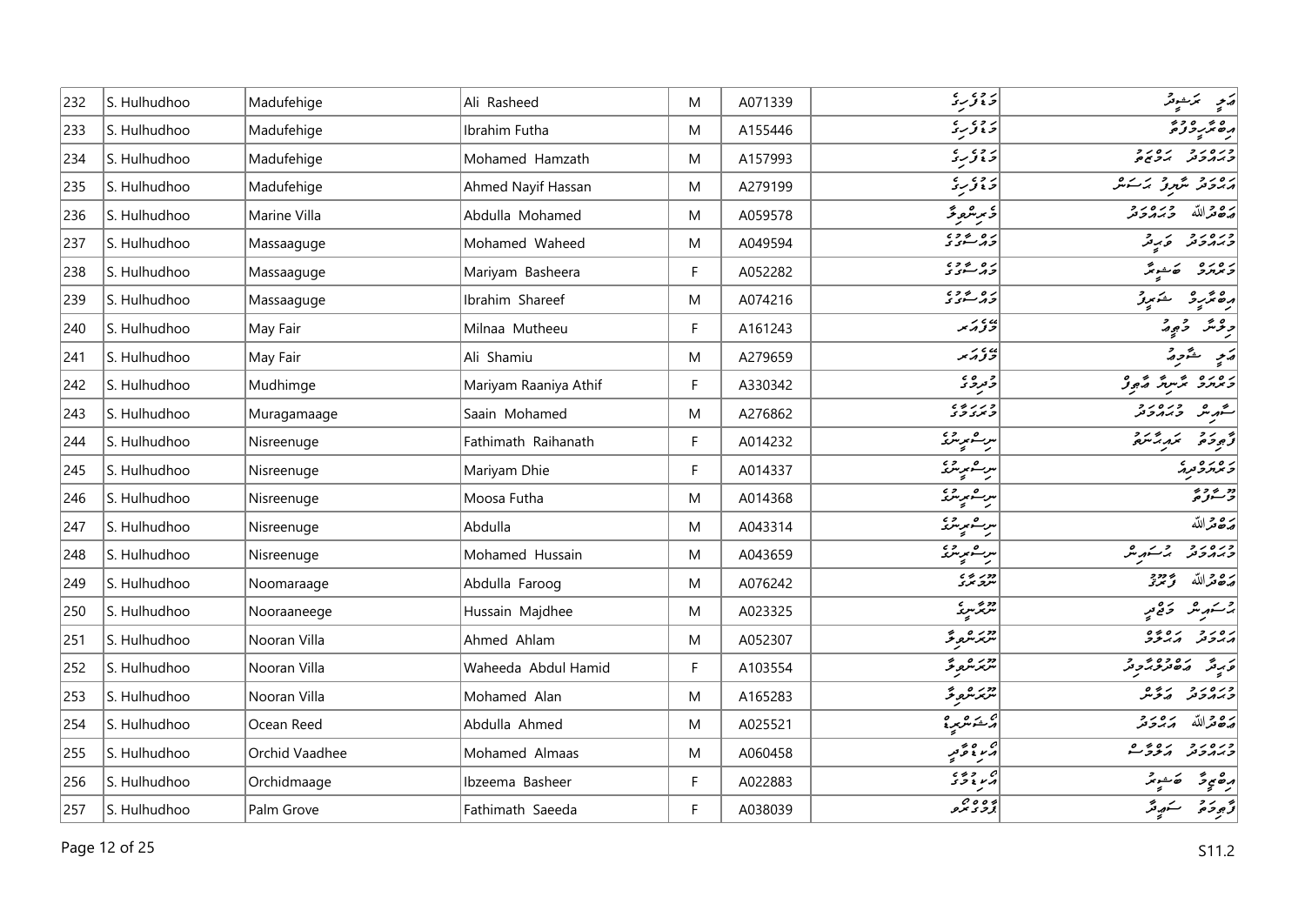| 258 | S. Hulhudhoo | Palm Grove      | Dr. Ali Muznee            | M  | A046000 | وه ه ه<br>  د و و سرو                      | $\left\{ \begin{array}{ll} \mathcal{E}_{\mathcal{E}} & \mathcal{E}_{\mathcal{E}} & \mathcal{E}_{\mathcal{E}} \ \mathcal{E}_{\mathcal{E}} & \mathcal{E}_{\mathcal{E}} & \mathcal{E}_{\mathcal{E}} \end{array} \right\}$ |
|-----|--------------|-----------------|---------------------------|----|---------|--------------------------------------------|------------------------------------------------------------------------------------------------------------------------------------------------------------------------------------------------------------------------|
| 259 | S. Hulhudhoo | Palm Grove      | Ibrahim Shafy             | M  | A305257 | ږه ه <i>۵ م</i><br>د <i>و د</i> سرو        | ه <i>۶ برگر</i><br>۱ <i>۸ هن</i> گر دیگر<br>۱۸ بر د د تروی <sub>ر</sub> ین                                                                                                                                             |
| 260 | S. Hulhudhoo | Parisge         | Ahmed Didi                | M  | A014093 | ئۇ بىر سەم<br>                             |                                                                                                                                                                                                                        |
| 261 | S. Hulhudhoo | Rahmaanee Hiyaa | Abdulla Shaun             | M  | A161562 | ىر 2 بى سرىر بىر<br>ئىرىر كى س             | مَدَّة مَّرَ اللَّهُ شَوَمَ مَرَّ                                                                                                                                                                                      |
| 262 | S. Hulhudhoo | Rahmaanee Hiyaa | Fathimath Nushoou Nazih   | F  | A165567 | ىر 2 گەسىر بەر<br>مەركە                    | ژُودَه ششه شهر                                                                                                                                                                                                         |
| 263 | S. Hulhudhoo | Rainbow         | Rasheeda Mohamed          | F  | A014869 | بزرجي                                      | برحوش وبرە رو                                                                                                                                                                                                          |
| 264 | S. Hulhudhoo | Rainbow         | Mohamed Rafeeg            | M  | A026494 | ء<br>بڑו, سرچ                              | ورەرو كرړو                                                                                                                                                                                                             |
| 265 | S. Hulhudhoo | Rainbow         | Ahmed Looth               | M  | A274318 | ء<br>بڑו سرچ                               | ره رو دوو<br> درگرفتر محده                                                                                                                                                                                             |
| 266 | S. Hulhudhoo | Receiver        | Aminath Nafiza            | F  | A014817 | ابرسود پر<br><u>ب ب</u> ے                  | أأرجع متكريم                                                                                                                                                                                                           |
| 267 | S. Hulhudhoo | Receiver        | Mohamed Manikufaanu       | M  | A014818 | ايرسونه<br><u>مس</u> يح                    | ورە رور سردو بر<br>دېرمرح ترتر سردو تر س                                                                                                                                                                               |
| 268 | S. Hulhudhoo | Receiver        | Abdulla Savvy             | M  | A014849 | ابر سور بر<br><u>ے ب</u> ح                 | برة قرالله گويه                                                                                                                                                                                                        |
| 269 | S. Hulhudhoo | Receiver        | Aishath Dhie              | F  | A014850 | ا بورسود کر<br><u>مرس</u> ح مو             | د مر شوه دره<br>م                                                                                                                                                                                                      |
| 270 | S. Hulhudhoo | Receiver        | Mariyam Nahidha           | F  | A152042 | ا مدرسہ تھ مد<br><u>مد</u> یح              | و وره شرقه                                                                                                                                                                                                             |
| 271 | S. Hulhudhoo | Receiver        | Ibrahim Mush Hid          | M  | A275651 | موسوح مر<br>  <u>مرس</u> ح مر              | وەترىرو دىشرىر                                                                                                                                                                                                         |
| 272 | S. Hulhudhoo | Rediumge        | Aminath Ibrahim           | F  | A014507 | $\frac{1}{2}$                              |                                                                                                                                                                                                                        |
| 273 | S. Hulhudhoo | Rediumge        | Hussain Afeef             | M  | A036230 |                                            |                                                                                                                                                                                                                        |
| 274 | S. Hulhudhoo | Reynis          | Sheneena Shakeeb          | F  | A014417 | ئۇسرىشە                                    |                                                                                                                                                                                                                        |
| 275 | S. Hulhudhoo | Reynis          | Nasira Hassan Manikufaanu | F  | A014458 | ئىز بىر م<br>ئىر                           | ے میریٹر خوری<br>خوریٹر خوری<br>شریبوش پر کا مشرکت میں لوگور                                                                                                                                                           |
| 276 | S. Hulhudhoo | Reynis          | Ali Shameem               | M  | A023266 | ئۇسرىقە                                    | أركمج التكوير والمحمد                                                                                                                                                                                                  |
| 277 | S. Hulhudhoo | Riveli          | Hawwa Manike              | F  | A014445 | برۂعر                                      | رە پەر ي<br>بەھرى س                                                                                                                                                                                                    |
| 278 | S. Hulhudhoo | Riveli          | <b>Mohamed Manik</b>      | M  | A155132 | برة و                                      | כנסק בקב <sub>וע</sub>                                                                                                                                                                                                 |
| 279 | S. Hulhudhoo | Riveli          | Suaid Mohamed             | M  | A275073 | برة و                                      | 31013 312                                                                                                                                                                                                              |
| 280 | S. Hulhudhoo | Roashanee Villa | Aishath Leeniya           | F  | A164803 | حرشة <sub>سرعر</sub> محر<br>مصر <u>ي</u> ح |                                                                                                                                                                                                                        |
| 281 | S. Hulhudhoo | Roashanee Villa | Shareefa Ali              | F  | A275756 | ترىشەسرە ق                                 | لتكبروه أمكم                                                                                                                                                                                                           |
| 282 | S. Hulhudhoo | Rose Bush       | Aishath Malaak Irushad    | F  | A160321 | ە ە جەمئە<br>مرىخ ھەشە                     | د در د دره د د و د و<br>مگر شوه و و لا بر برشون                                                                                                                                                                        |
| 283 | S. Hulhudhoo | Sabudhelimaage  | Kadhdha                   | F. | A014591 | ر ده تر د پ                                | ر ە بر                                                                                                                                                                                                                 |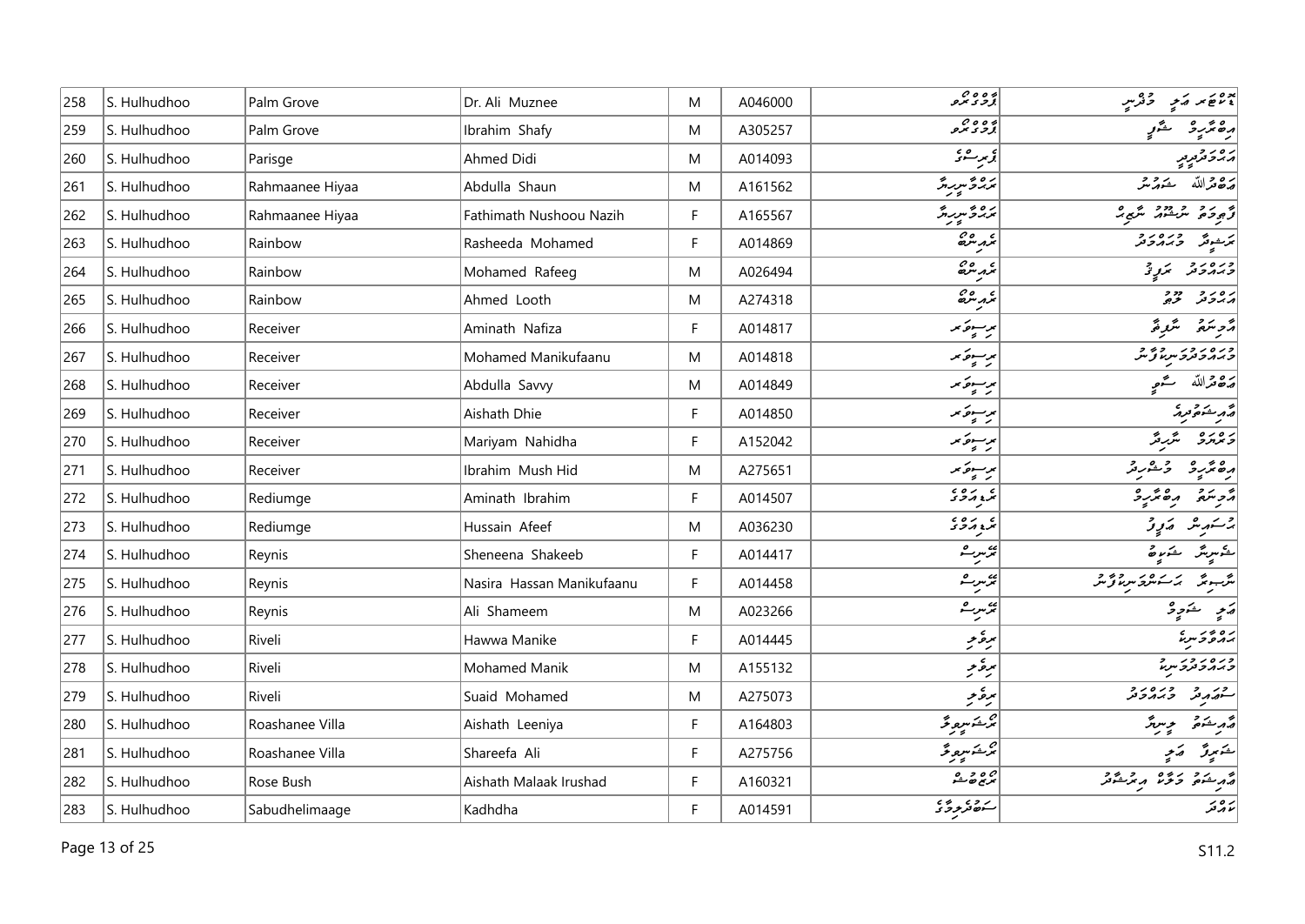| 284 | S. Hulhudhoo | Sabudhelimaage   | Hajara Ali          | F         | A014618 | ر ده تر پر ژ                            | ا تریخ تر<br>  تریخ<br>ەتىر                                                                          |
|-----|--------------|------------------|---------------------|-----------|---------|-----------------------------------------|------------------------------------------------------------------------------------------------------|
| 285 | S. Hulhudhoo | Sabudhelimaage   | Fathimath Naaziha   | F         | A275286 | ر ده د د و <sup>د</sup>                 | و مردم<br>ترجو څخه<br>ىتى ئە                                                                         |
| 286 | S. Hulhudhoo | Sabudhelimaage   | Nivaz               | M         | A278339 | ر ده تر پر په<br>سا <i>ه</i> تر پر پ    | $\frac{1}{2}$                                                                                        |
| 287 | S. Hulhudhoo | Sabudhelimaage   | Binyameen Ishaq     | M         | A278350 | ر ده د و ،<br>سان ترو و د               | ە ئىرگە ئىس مەدەبىيە<br>ئارگىرىش مەسىر                                                               |
| 288 | S. Hulhudhoo | Saifaiymaage     | Nizna               | F         | A014489 | ر در ده و د ،<br>سکهرنو هر د            | سرچېگر                                                                                               |
| 289 | S. Hulhudhoo | Saifaiymaage     | Fathimath Mohamed   | F.        | A014531 | ر مرد کرد و د و                         | و مر د<br>تر موح <sup>م</sup><br>و ر ه ر و<br><i>د ب</i> رگرفر                                       |
| 290 | S. Hulhudhoo | Saifaiymaage     | Mariyam Nizama      | F         | A076641 | سەر ۋە دې                               | ر ه ر ه<br>تر <del>ب</del> ر بر<br>سرة و                                                             |
| 291 | S. Hulhudhoo | Saifaiymaage     | Aminath Nashfa      | F         | A278171 | ر دره وي<br>سورتو د د                   | ۇ <sub>چە تىك</sub> ى ئىر ئىشى ئە                                                                    |
| 292 | S. Hulhudhoo | Saifaiymaage     | Asiyaa Ibrahim      | F         | A278177 | ر دره و د ،<br>سورتو د د د              | پر<br>مرس<br>ەھ ئۈر ۋ                                                                                |
| 293 | S. Hulhudhoo | Saraa            | Aishath Ulya        | F.        | A014892 | سەپىر                                   | و ده ده ده.<br>در شهو مرح                                                                            |
| 294 | S. Hulhudhoo | Saraa            | Ahmed Nizam         | M         | A094455 | سەپتە                                   | رەر دەر پە                                                                                           |
| 295 | S. Hulhudhoo | Saraa            | Anif Ahmed Nizam    | M         | A279226 | سەپىر                                   |                                                                                                      |
| 296 | S. Hulhudhoo | Sarindhaage      | Fathimath Shaheema  | F         | A014570 | سە ئىر بىر تەرىخ<br>سە ئىر بىر تەرىخ    | وٌ و دَمَ شَرِ وُ                                                                                    |
| 297 | S. Hulhudhoo | Sarindhaage      | Aishath Leen Haneef | F         | A381492 | سە ئىر بىر تەرىجە<br>مەمر               | ۇرمۇق بېر ئېر                                                                                        |
| 298 | S. Hulhudhoo | Sea Wave         | Soodha Hussain      | F         | A014204 | ے بھ<br>سوھ                             | دوره به شوړ شو.<br>سوفر به سوړ شو                                                                    |
| 299 | S. Hulhudhoo | Sea Wave         | Hussain Mohamed     | ${\sf M}$ | A014887 | ے بھ<br>سوحر                            | وكرمر ورورو                                                                                          |
| 300 | S. Hulhudhoo | Sea Wave         | Ibrahim Samah       | M         | A274639 | ے پی ہ<br>پ                             | رە ئەر ئىنى                                                                                          |
| 301 | S. Hulhudhoo | Sea Wave         | Fathimath Shazna    | F         | A274651 | رەە<br>سوھ                              | تو پر ده شوی ش                                                                                       |
| 302 | S. Hulhudhoo | Sea Wave         | Mohamed Sameen      | M         | A274655 | سوبى ھ<br>پ                             | ورەرو كەچ                                                                                            |
| 303 | S. Hulhudhoo | Sea Wave         | Abdulla Nasheel     | M         | A340449 | ے بھ<br>پیوٹو                           | پرځ قرالله سرسونځه                                                                                   |
| 304 | S. Hulhudhoo | Seenee Asrumaage | Azuma Hussain       | F         | A016906 | سوسري د و د د )<br>د و بسري سو بحر تر ک | روو رئيس                                                                                             |
| 305 | S. Hulhudhoo | Seenee Asrumaage | Mohamed Jailam      | M         | A131630 | سوسره شهر د د ه<br>نو په مشهر د د       | כממכנג בתוכל                                                                                         |
| 306 | S. Hulhudhoo | Seenee Asrumaage | Fathimath Nuha Ali  | F         | A154685 | سوسره شوروی<br><u>خ</u> وند شوروی       | و محركة و المحمد المحمد المحمد المحمد المحمد المحمد المحمد المحمد المحمد المحمد المحمد المحمد المحمد |
| 307 | S. Hulhudhoo | Seenee Asrumaage | Mariyam Razaana     | F         | A274517 | سوسره شهر د د د و<br>د په په شهر د د د  | رەرە رەپر                                                                                            |
| 308 | S. Hulhudhoo | Seenee Asrumaage | Hassan Thahuseen    | M         | A274652 | سوسره شهرو د<br>و په مشهورو د           | بر کے مگر کے مقبر میں مگر<br>برگستوں مگر کر کے مقبر                                                  |
| 309 | S. Hulhudhoo | Seenee Asrumaage | Aminath Amna Waheed | F.        | A279185 | سەسمەسە 255                             | أأدبره المادة المرادر                                                                                |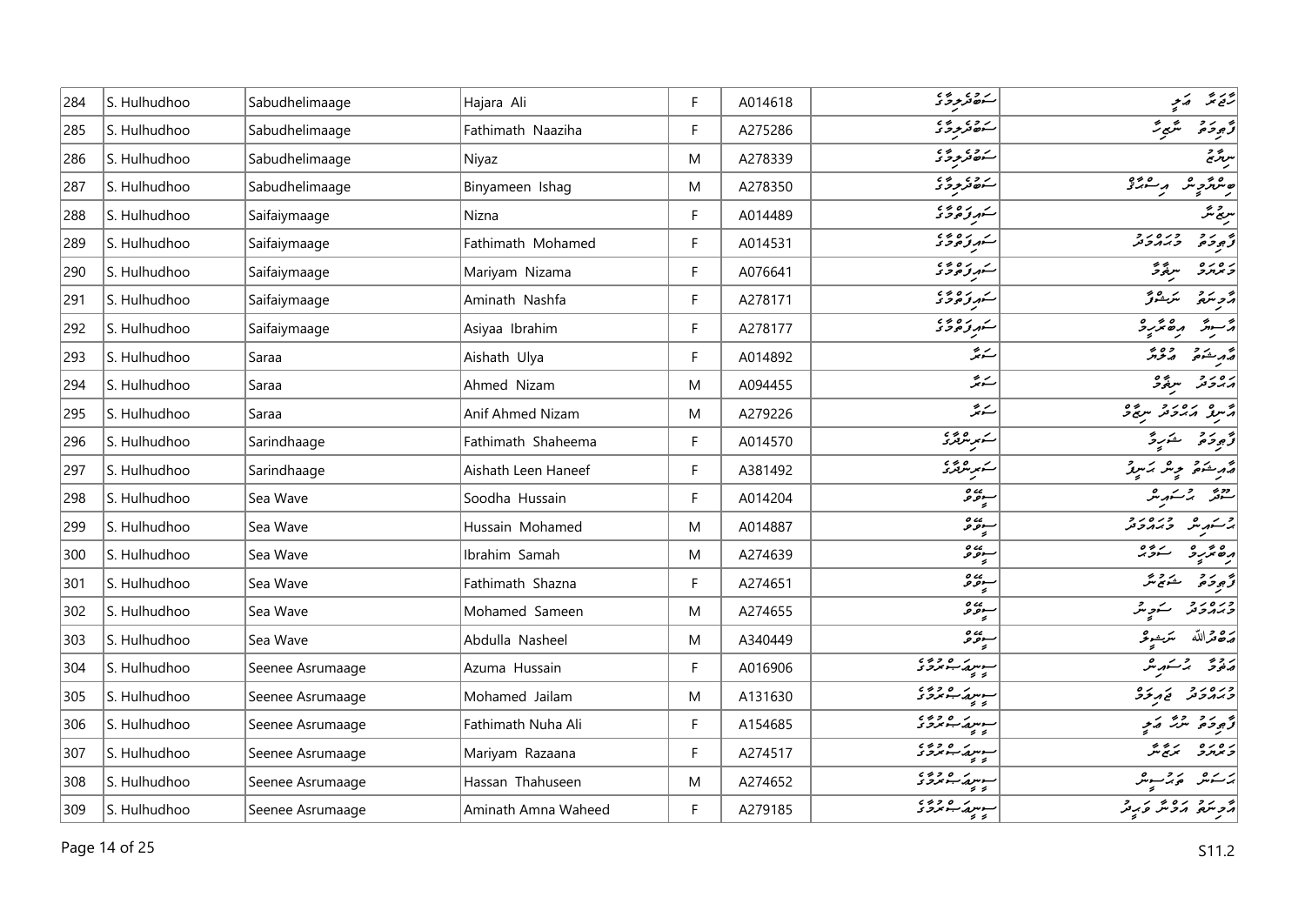| 310 | S. Hulhudhoo | Seenee Asrumaage | Aishath Liva       | F         | A336006 | سەسەر دەرە<br>مەسىر سىردى                            | ە ئەستىمى ب                                              |
|-----|--------------|------------------|--------------------|-----------|---------|------------------------------------------------------|----------------------------------------------------------|
| 311 | S. Hulhudhoo | Seesanmaage      | Hawwa Mahzoon      | F         | A014548 | __ <i>_______</i> __                                 |                                                          |
| 312 | S. Hulhudhoo | Seesanmaage      | Abdulla Mahzoon    | M         | A014556 | سەسە ئەرىجە ي<br>ئ                                   | برە تراللە<br>بر ه دو ه<br><del>پ</del> رې مګر           |
| 313 | S. Hulhudhoo | Seesanmaage      | Ali Mahzoon        | M         | A034998 | $\overline{\overline{\widetilde{H}}\ \widetilde{H}}$ | أتمرمج والمحدود والمحمد                                  |
| 314 | S. Hulhudhoo | Seesanmaage      | Moosa Mahzoon      | ${\sf M}$ | A079399 | $\overline{325}$                                     | ووقع كرودوه                                              |
| 315 | S. Hulhudhoo | Seesanmaage      | Aminath Dhie       | F         | A277623 | سەسە يىرى <i>دى</i>                                  | و سر آر مرد در مرکز در کار<br>مرکز در سر کار مرکز در کار |
| 316 | S. Hulhudhoo | Seltan           | Aminath Nahla      | F         | A014957 | ے وچ پر                                              | و څخه سرچ<br>سرچه                                        |
| 317 | S. Hulhudhoo | Seltan           | Fathimath Nabaha   | F         | A014958 | ے وچ عر                                              | توجدة المتفار                                            |
| 318 | S. Hulhudhoo | Seltan           | Hassan Futhaa      | M         | A021820 | ے وچ عر                                              | برسە ھەجەمچە                                             |
| 319 | S. Hulhudhoo | Seltan           | Ahmed Naashid      | M         | A102846 | ے وچ پر                                              | رەر د شەر<br>مەرى سىسى                                   |
| 320 | S. Hulhudhoo | Seltan           | Ibrahim Salmy      | M         | A279369 | ے وچ پر                                              | رەنزىر ئىنزى                                             |
| 321 | S. Hulhudhoo | Seltan           | Malha Hassan       | F         | A279524 | ے ویے مگر                                            | ۇۋرم بەسەھ                                               |
| 322 | S. Hulhudhoo | Seltan           | Mahin Hassan       | F         | A279525 | <u>، ور ه</u>                                        | ۇربۇ ئەسكىر                                              |
| 323 | S. Hulhudhoo | Shade Line       | Aishath Azeeza     | F         | A014231 | ي <sup>ە</sup> جۇمرىتر                               | وكرشكو وكالمح                                            |
| 324 | S. Hulhudhoo | Shade Line       | Ahmed Shifaz       | ${\sf M}$ | A014375 | يەم ئەر بىر<br>سىۋىم <i>ئىر</i>                      | د ۱۵ د صوتر محمد<br>  د بر د د سوتر مح                   |
| 325 | S. Hulhudhoo | Shade Line       | Mohamed Didi       | ${\sf M}$ | A026823 | ية وبرير                                             |                                                          |
| 326 | S. Hulhudhoo | Shade Line       | Ibrahim Shibaah    | ${\sf M}$ | A272911 | ية و <sub>محرم</sub> ر                               | رە ئۈرۈ<br>شەھ بر                                        |
| 327 | S. Hulhudhoo | Shade Line       | Ali Ilaj           | M         | A272914 | ية <sub>و ع</sub> مر مثر                             | أەسمج مريحتى                                             |
| 328 | S. Hulhudhoo | Sitharanmaage    | Musthafa Mohamed   | M         | A026283 | ر در ۵ پر ۵<br>سونو ترسرچر                           | د په دیږ<br>و رە ر د<br><i>د بە</i> پەر                  |
| 329 | S. Hulhudhoo | Sosun Villa      | Moosa Zihunee      | ${\sf M}$ | A027842 | <u>ش ئەسرە ئۇ</u>                                    | ارچ شه <sub>فری</sub> ر سپر                              |
| 330 | S. Hulhudhoo | Sosun Villa      | Mohamed Yazeed     | ${\sf M}$ | A099622 | 2 سەمبىرىگە                                          | כממכנה תוקית                                             |
| 331 | S. Hulhudhoo | Sosunmaage       | Razeena Ibrahim    | F         | A014601 | <u>م بە ھەم</u>                                      | بموبٹر برھ تربرد                                         |
| 332 | S. Hulhudhoo | Sosunmaage       | Maryam Maushamie   | F         | A014641 | <u>م بەھ يوتى</u>                                    | و ده ده دور دور                                          |
| 333 | S. Hulhudhoo | Sosunmaage       | Mohamed Mauroof    | ${\sf M}$ | A102855 | <u>م ئەيۋې ئ</u>                                     | כנסנכ נכחם<br>כגמכני כמינ                                |
| 334 | S. Hulhudhoo | Sosunmaage       | Mifza Hassan Bagir | F         | A275718 | <u>م بە ھەم</u>                                      |                                                          |
| 335 | S. Hulhudhoo | Southern Cross   | Abdul Samad        | M         | A000795 | سەدرە ەيىر ھ                                         | ر ه د ه بر ر د<br>پره تر پر سرو تر                       |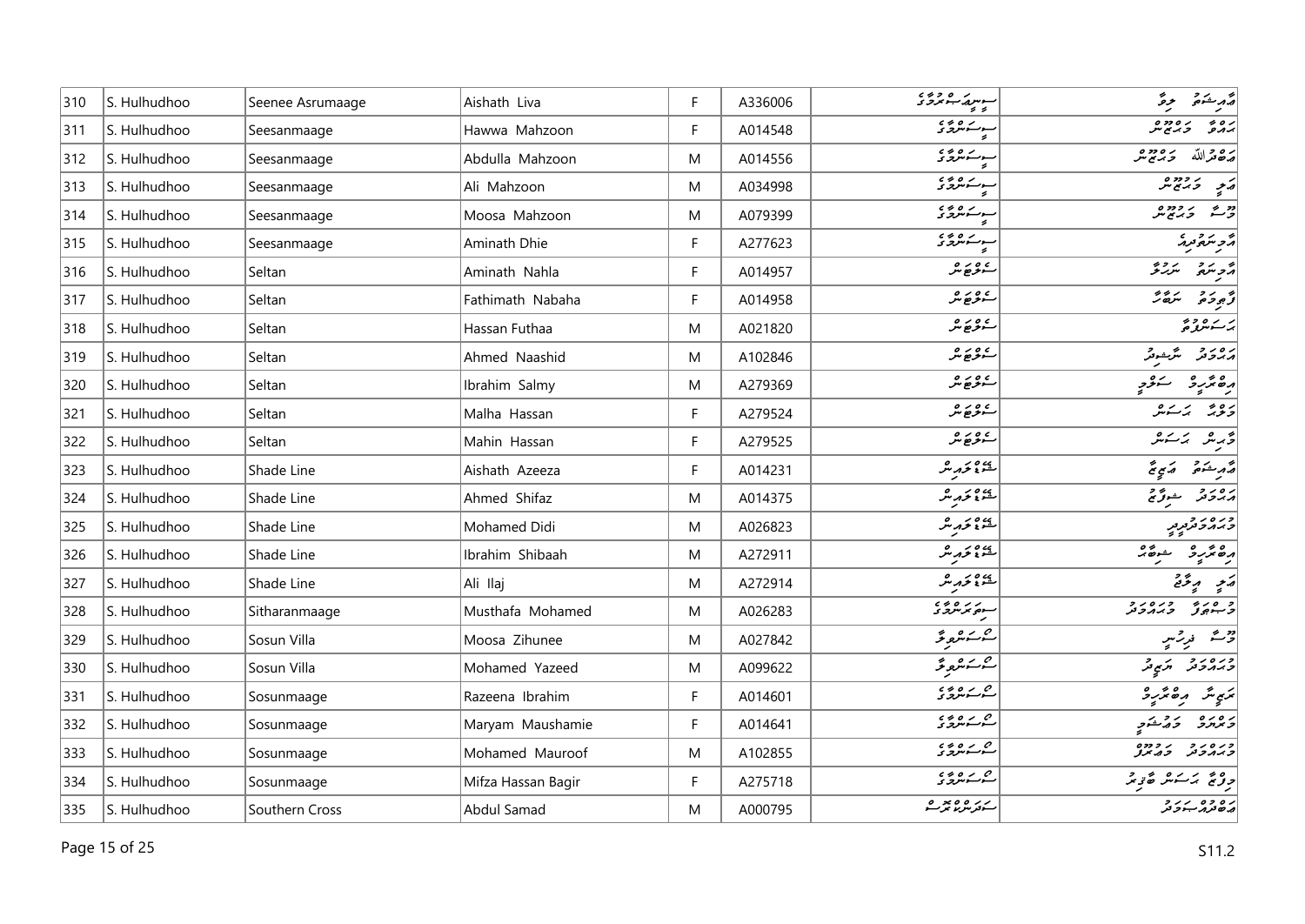| 336 | S. Hulhudhoo | Southern Cross   | Afseena Abdul Samad          | F | A018141 | سەدرە ەير ھ                                                                 | ره به شده وه بر برد<br>در کار میگر می فرم جو فر |
|-----|--------------|------------------|------------------------------|---|---------|-----------------------------------------------------------------------------|-------------------------------------------------|
| 337 | S. Hulhudhoo | Southern Cross   | Sadhaan Samad                | M | A279397 | ر ر ر ه ه مر ه<br>سوز سربر مر شو                                            | سەۋرىش سەرد                                     |
| 338 | S. Hulhudhoo | Southern Cross   | Sadhaana Samad               | F | A393884 | ر ر ه ه مر ه<br>سورسربر تر ب                                                | سەتەش سەر ج                                     |
| 339 | S. Hulhudhoo | Sun Shine        | Ibrahim Shukuree             | M | A014234 | سەن <i>ىرى ھەر</i> بىر                                                      | وە ئۆرۈ<br>شەر قىمىز                            |
| 340 | S. Hulhudhoo | Sunny Side       | Hawwa Manikufaanu            | F | A014429 | سە <sub>سو</sub> سەر ؟<br>سەس <sub>ە</sub>                                  |                                                 |
| 341 | S. Hulhudhoo | Sunny Side       | Ibrahim Futha                | M | A014464 | سە يېرىسە يەم<br>سە                                                         | ە ھېڭرىر <i>ۋە ۋە</i>                           |
| 342 | S. Hulhudhoo | Sunny Side       | Mariyam Manike               | F | A014469 | سە يېرىسى <i>م</i> ە                                                        | د ۱۳۶۵ د سره                                    |
| 343 | S. Hulhudhoo | Sunny Side       | Abdulla Manikfaan            | M | A043047 | سە يېرىسىدە<br>مەس                                                          | أرَة قَدَاللّهَ تَسْرِينَ قُرَيْتَر             |
| 344 | S. Hulhudhoo | Sunny Side       | Mohamed Sameen               | M | A277591 | سە <sub>سوسى</sub> مەر ؟<br>سەس <sub>ىر</sub>                               | ورورو کوپر                                      |
| 345 | S. Hulhudhoo | Sunny Side       | Ahmed Vishaah                | M | A277593 | سە <sub>سو</sub> سەر ؟<br>سەس <sub>ۇ</sub>                                  | رەرو رېمو                                       |
| 346 | S. Hulhudhoo | Thakiyaadhoshuge | Aminath Shaiga               | F | A022602 | ر<br>حوړ مرکز مر <sub>ک</sub>                                               | أأوسكم فتكرقي                                   |
| 347 | S. Hulhudhoo | Thakiyaadhoshuge | Adam Daniel Thomas Llewellyn | M | A328490 | ر په پېړو د په<br>موسر ترسر د                                               | وره و برو وړه وو و                              |
| 348 | S. Hulhudhoo | Tharividhaage    | Abdulla                      | M | A015053 | ړ<br>حومرو تر د                                                             | مەھىراللە                                       |
| 349 | S. Hulhudhoo | Three Lines      | Ibrahim Haleem               | M | A001493 | ە بېرىخەر بىرىشە<br>م                                                       |                                                 |
| 350 | S. Hulhudhoo | Three Lines      | Ali Jawad                    | M | A027623 | ە بېرى <i>خەر</i> بىرىشە                                                    | پر سمی پر پر پر                                 |
| 351 | S. Hulhudhoo | Three Lines      | Mohamed Ashraf               | M | A065827 | ە بېرىخەر بىرى<br>م                                                         | وره رو به ۱۵۷۵<br><i>وبروونو</i> به شوبونو      |
| 352 | S. Hulhudhoo | Three Rose       | Hassan Saeed                 | M | A014381 | ە بېرىرگ<br>موس <sub>ىر</sub>                                               | برَسَكَ سَمَدِيرٌ                               |
| 353 | S. Hulhudhoo | Tokyo            | Mariyam Shahee               | F | A014851 | $\overline{\mathcal{S}_{\mathbf{y}}\mathcal{S}_{\mathbf{z}}^{\mathcal{C}}}$ | ر ه ر ه<br><del>و</del> بربرو<br>مشتمر<br>مشتمر |
| 354 | S. Hulhudhoo | Uduvilaage       | Aishath Dhie                 | F | A014332 | د د په په<br>مروڅ د                                                         | ا په مه شوه تورکه<br>م                          |
| 355 | S. Hulhudhoo | Uduvilaage       | Mariyam Dhie                 | F | A014343 | د د په په<br>مروڅونه                                                        | ג ם גם ה<br>ב <b>נ</b> תב בנה                   |
| 356 | S. Hulhudhoo | Uduvilaage       | Thuththu                     | M | A045816 | د د په په<br>مروغ د                                                         | و ه و<br>حوار حو                                |
| 357 | S. Hulhudhoo | Ujaalaa          | Ali Hussain                  | M | A014236 | د ه څ څ                                                                     | ە ئەسىر ئە                                      |
| 358 | S. Hulhudhoo | Ujaalaa          | Fathimath Didi               | F | A014510 | د دي گر                                                                     | ر<br>ژ <sub>نجو</sub> د کارور                   |
| 359 | S. Hulhudhoo | Ujaalaa          | Saaidha Ali                  | F | A275447 | د دي گر                                                                     | ستمرش الأمر                                     |
| 360 | S. Hulhudhoo | Unimaage         | Hussain Arufau Akhthar       | M | A273890 | د سرچ ی<br>م                                                                | د در ه درور ده درو<br>پرستهرس پر پروه پر زمر    |
| 361 | S. Hulhudhoo | Vaarey Villa     | Aminath Shafeeu              | F | A094222 | ۇتئەرگ                                                                      | مەمەسىمە ئىسىم                                  |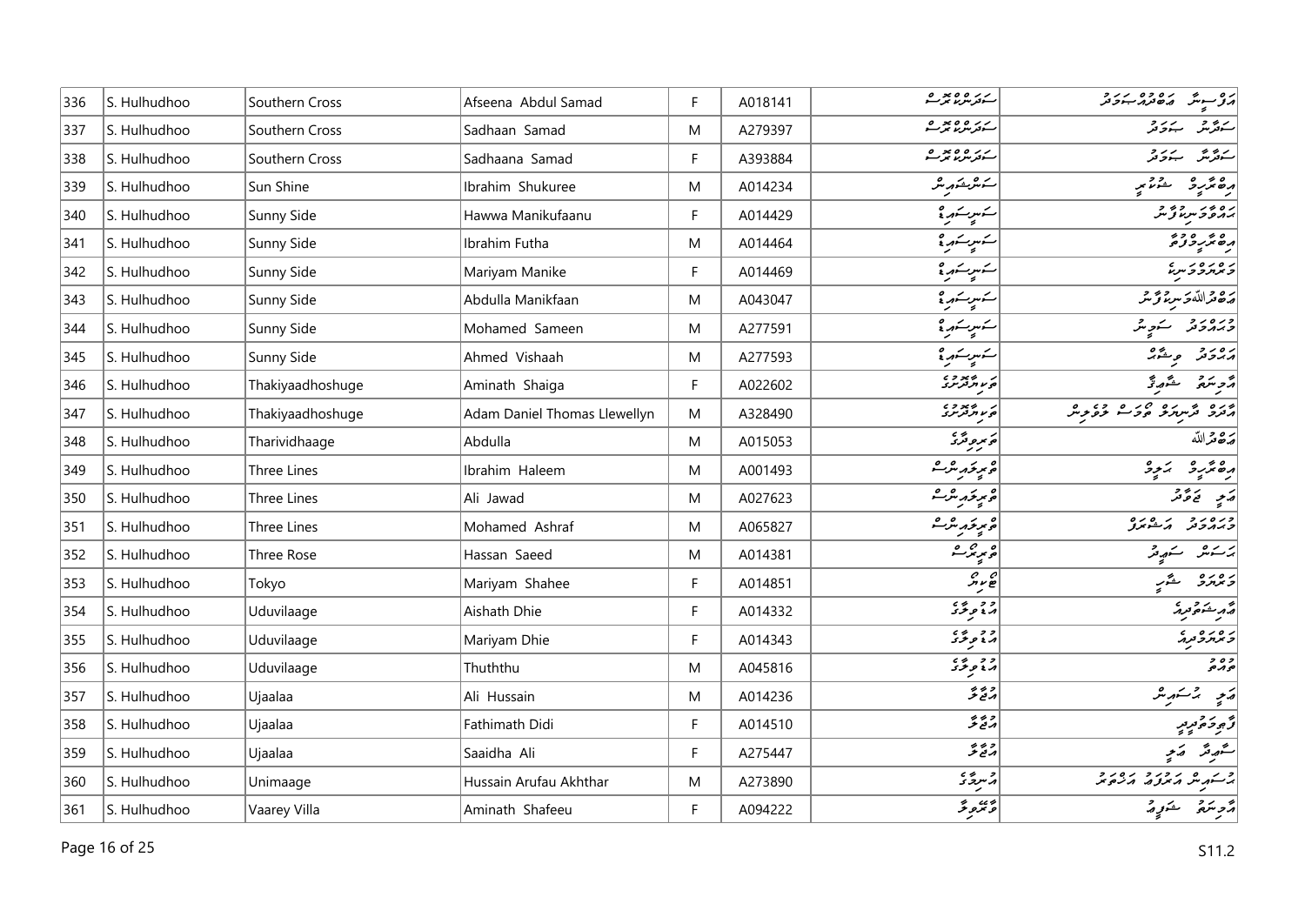| 362 | S. Hulhudhoo | Vaarey Villa           | Mohamed Lujain Nafiz               | M           | A337935 | و بر<br>  قەتىر بورىتى                                       | ورور و ورشر شره                                                    |
|-----|--------------|------------------------|------------------------------------|-------------|---------|--------------------------------------------------------------|--------------------------------------------------------------------|
| 363 | S. Hulhudhoo | Vaaruge                | Mohamed Izneen Musthafa            | M           | A027387 | یز و ،<br>حرمور                                              | ورەرو رېږيږيگر و مور                                               |
| 364 | S. Hulhudhoo | Vaaruge                | Athira Ali                         | F.          | A036243 | یز و ،<br>حرمور                                              | أوجو يتمر أوكمني                                                   |
| 365 | S. Hulhudhoo | Vaaruge                | Fathimath Yania Shahid             | F           | A165011 | یز و ،<br>حرمزی                                              | و و د و مرسمهٔ څرمه                                                |
| 366 | S. Hulhudhoo | Vaaruge                | Aminath Mishkaath Ahmed<br>Shareef | F           | A165284 | یږ و ،<br>حرمرۍ                                              | د د د و د ده د ده د و د د د و<br>مرد شي و شما و مدد تد کم شکړن     |
| 367 | S. Hulhudhoo | Vaththeenimaage        | Ibrahim Futhaa                     | M           | A014369 | ر و موسر د ،<br>عرو موسر د ک                                 | ە ئە ئەرە دە<br>بەھ ئەرىر نوم                                      |
| 368 | S. Hulhudhoo | Vaththeenimaage        | Hassan Futha                       | M           | A014528 | ر و <sub>موجود</sub> ي<br>ع <sub>ا</sub> موسيز               | بر سەھرىدى                                                         |
| 369 | S. Hulhudhoo | Vaththeenimaage        | Abdulla Shakir                     | M           | A015046 | ر و <sub>موس</sub> و ،<br>و ډې <sub>و</sub> سرچ <sub>ک</sub> | ەھىراللە<br>يتمرس                                                  |
| 370 | S. Hulhudhoo | Vaththeenimaage        | Ali Futhaa                         | M           | A026490 | ر و <sub>موسرچ ء</sub>                                       | ە پەرە                                                             |
| 371 | S. Hulhudhoo | Vaththeenimaage        | Hussain Rasheed                    | M           | A274315 | ر و <sub>موسر</sub> و ،<br>ع <sub>ا</sub> موسرو د            | رحم المراكز المركب وكر                                             |
| 372 | S. Hulhudhoo | Vidhuvaruge            | Ali Manikfaan                      | M           | A037468 | و ر و ،<br>و تر <i>و بر</i> تر                               | ە ئېرىز ئىرىدۇ ئىر                                                 |
| 373 | S. Hulhudhoo | Vidhuvaruge            | Aminath Layana Ahmed               | F           | A279191 | و د د د .<br>و ترو بر <u>.</u>                               | و برو برویز در دورو                                                |
| 374 | S. Hulhudhoo | Vidhuvaruge            | Mariyam Leena Ahmed                | F           | A327776 | و ر و ،<br>و ترو بر <sub>ک</sub>                             | د ۱۵ و په ډېر د د                                                  |
| 375 | S. Hulhudhoo | Voiletmaage            | Fathimath Manikfaanu               | F           | A014357 | ر پره وي<br><i>ورځ</i> وڅ                                    |                                                                    |
| 376 | S. Hulhudhoo | Voiletmaage            | Hassan Manikfaan                   | M           | A014358 | ر وه وو و و<br>مرکز هو د د                                   | ئەسەملە <i>كە بىرىدۇ</i> تىر                                       |
| 377 | S. Hulhudhoo | Voiletmaage            | Hawwa Muneera                      | $\mathsf F$ | A014800 | ر پروه د ،<br>قرم گوري                                       | برە ئە ئەر                                                         |
| 378 | S. Hulhudhoo | Voiletmaage            | Aminath Manikufaanu                | F           | A048951 | ۇ بر ۋە ئ                                                    | أواللهم وسناؤه                                                     |
| 379 | S. Hulhudhoo | Voiletmaage            | Aminath Jalva Farook               | F           | A160404 | ر په وو په<br><i>و</i> بر وو د                               | و د د د ده و ودو                                                   |
| 380 | S. Hulhudhoo | Voiletmaage            | Mariyam Balshoon Mohamed<br>Shah   | F           | A273169 | ر په ووي<br><i>و</i> برخ و د                                 | ر 0 ر 0 ر 0 دو 0 ور 0 ر و مدو<br>و بر بر ص و شوس و بر بر و تر مشور |
| 381 | S. Hulhudhoo | <b>Welbey Crescent</b> | Aishath Hafeeza                    | $\mathsf F$ | A014479 | ه وړه و و و و و<br><i>و و ه ما مر</i> سوس                    | أشركت تريتي                                                        |
| 382 | S. Hulhudhoo | <b>Welbey Crescent</b> | Mariyam Manike                     | F           | A014517 | ه وړه و د ده ده<br>و <del>وه</del> لامر سومبر                | ן פינים ק"<br>פינקו <i>ב פ</i> ייקט                                |
| 383 | S. Hulhudhoo | <b>Welbey Crescent</b> | Kadhdha Dhie                       | F           | A014572 | ، وړ، و ، د ، و و<br>و <del>ز</del> <i>ه لا بر</i> سربر      | ر ە ر<br>ئەمەترىر <i>ە</i> ر                                       |
| 384 | S. Hulhudhoo | <b>Welbey Crescent</b> | Hussain Futha                      | M           | A041355 | ې وې و د د د و و<br>و <del>ژ</del> وه لا بر سوسرچ            | ج سەمەسىر ئ <sup>ى</sup> ر                                         |
| 385 | S. Hulhudhoo | <b>Welbey Crescent</b> | Ali Manikufaanu                    | M           | A054772 | ه وړه و و و و و<br>و <del>و ه</del> لا بر سرمبر              | ە ئېرىز ئەرتە ئۇ ئىر                                               |
| 386 | S. Hulhudhoo | <b>Welbey Crescent</b> | Fathimath Manike                   | E           | A065285 | ه وړه و و و و و<br><i>و و ه ما مر</i> سوس                    | اؤ و د د د سره                                                     |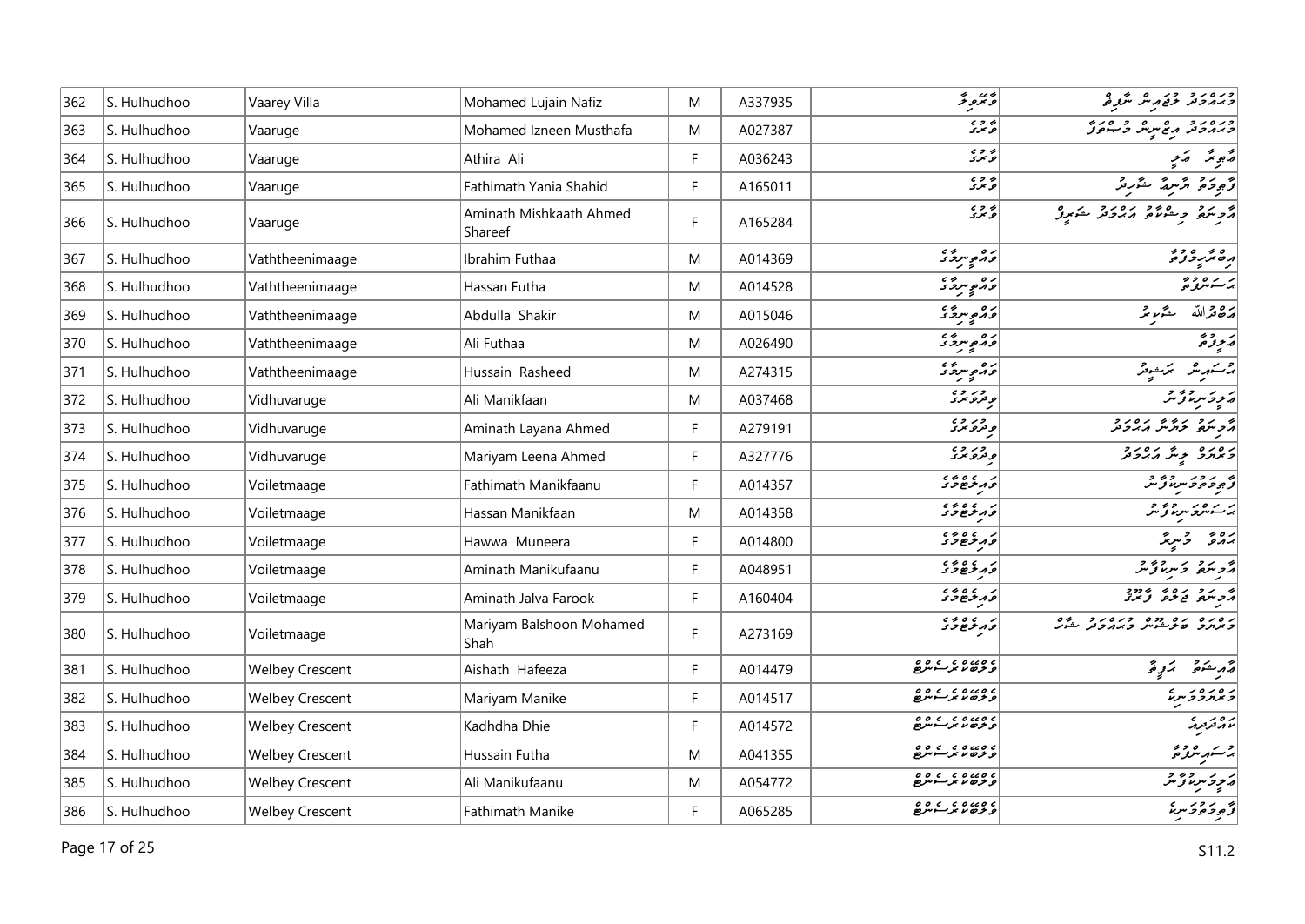| 387 | S. Hulhudhoo   | <b>Welbey Crescent</b> | Hasna Hussain        | F  | A101592 | ، وړ، و ، د ، و ه<br>ونژه لا بر سومبر                 | برُسْهنگر<br>$\circ$ $\prime$ $\circ$<br>برسور سو |
|-----|----------------|------------------------|----------------------|----|---------|-------------------------------------------------------|---------------------------------------------------|
| 388 | S. Hulhudhoo   | <b>Welbey Crescent</b> | Hassan Kalo          | M  | A277705 | ooc couoc<br>و و قائم شوشور                           | بر سەھ بەرى                                       |
| 389 | S. Hulhudhoo   | <b>Welbey Crescent</b> | Sana Najumee         | F  | A277845 | ، ٥ ، ٥ ، ٥ ، ٥ ، ٥<br>و و ۵ م مر سوسرچ               | سەپىر<br>سرة و                                    |
| 390 | S. Hulhudhoo   | <b>Welbey Crescent</b> | Aminath Asfa Saeed   | F  | A279240 | ، وړ، و ، د و ه<br>و <del>ز</del> <i>ه لا بر</i> سربع | المروسي كالمسوش كتاريخها                          |
| 391 | S. Hulhudhoo   | <b>Welbey Crescent</b> | Mohamed Hamdhan      | M  | A279251 | ه وړه د د ده ده<br>د <del>ر</del> خه لمړ سومبر        | و رە ر د<br>تر پر تر تر<br>بروترس                 |
| 392 | S. Hulhudhoo   | <b>Welbey Crescent</b> | Aminath Anaa Mohamed | F  | A393458 | ، ٥ ، ٥ ، ٥ ، ٥ ، ٥<br>و و ۵ م مر سوسرچ               | י גי גי כגם בקרים.<br>גרשים גייל בגגבת            |
| 393 | S. Hulhudhoo   | Zamaanee Villa         | Aminath Manike       | F  | A032946 | ئەۋسپەرتۇ                                             | د گر سرچ کر سر                                    |
| 394 | S. Hulhudhoo   | Zamaanee Villa         | Mohamed Janah        | M  | A033823 | ئ ۇ سرە ئۇ                                            | و ره ر و<br><i>و پر</i> و تر<br>ى ئىر ئە          |
| 395 | l S. Hulhudhoo | Zamaanee Villa         | Abdulla Shahid       | M  | A277919 | $\overline{\phantom{a}}$<br>ئج پڻ سرھ پُ<br>- 2       | مەھىراللە<br>مشگر رقر                             |
| 396 | S. Hulhudhoo   | Zamaanee Villa         | Ahmed Jinaas Fahmee  | M  | A279198 | ئەقەسىرىمىتىر                                         | رور د پرشه زرد په                                 |
| 397 | S. Hulhudhoo   | Zeel                   | Aishath Dhusooma     | F. | A014551 | ىچوگ                                                  |                                                   |
| 398 | l S. Hulhudhoo | Zeel                   | Aminath Zainee Zahir | F. | A327839 | ىچو                                                   | أقرمتم تمرس تمرتز                                 |
| 399 | S. Hulhudhoo   | Zuriyaanuge            | Hassan Futha         | M  | A015052 | د په دره دره<br>مح مورد سرچ                           | بر کے میٹر پر خو                                  |
| 400 | S. Hulhudhoo   | Zuriyaanuge            | Hussain Ahmed        | M  | A273825 | د په پېژندنه<br>پم <del>پ</del> روز سرچ               | بر کشمه شد مدیر در د                              |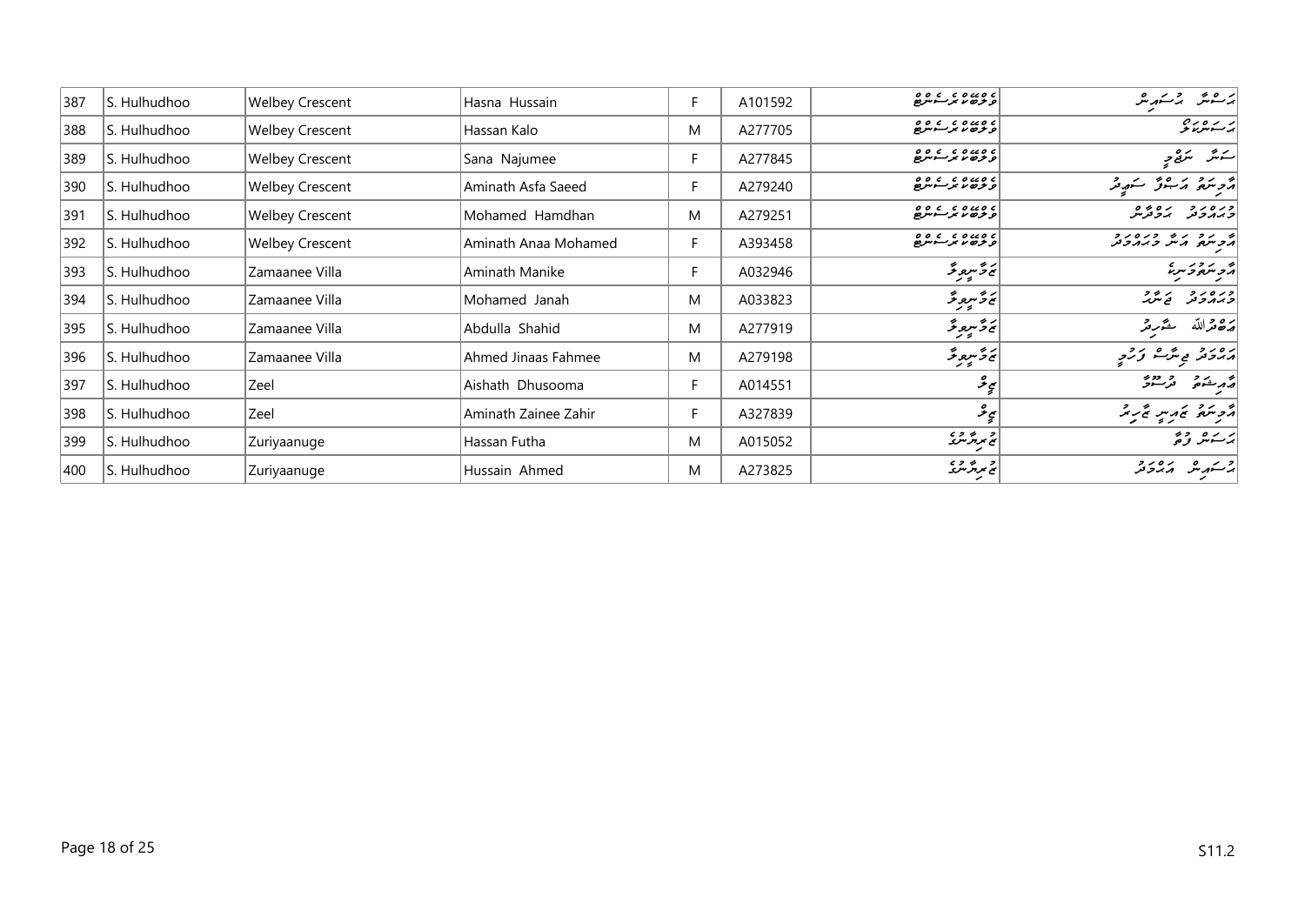## *w7qAn8m? sCw7mRo>u; wEw7mRw;sBo<*

| ايئرمين | $\overline{\phantom{a}}$ | ىر تە |
|---------|--------------------------|-------|
|         |                          |       |
|         |                          |       |
|         |                          |       |

## *w7q9r@w7m> sCw7qHtFoFw7s; mAm=q7 w7qHtFoFw7s;*

| ىر تە | $\mathcal{O} \times$<br>$\sim$ | $\sim$<br>. . | لترنثر |
|-------|--------------------------------|---------------|--------|
|       |                                |               |        |
|       |                                |               |        |
|       |                                |               |        |

| $\frac{2}{n}$ | $\overline{\phantom{a}}$ | اير هنه. | $\mathcal{O} \times$<br>سرسر |
|---------------|--------------------------|----------|------------------------------|
|               |                          |          |                              |
|               |                          |          |                              |
|               |                          |          |                              |

| ' ئىرتىر: | سر سر |  |
|-----------|-------|--|
|           |       |  |
|           |       |  |
|           |       |  |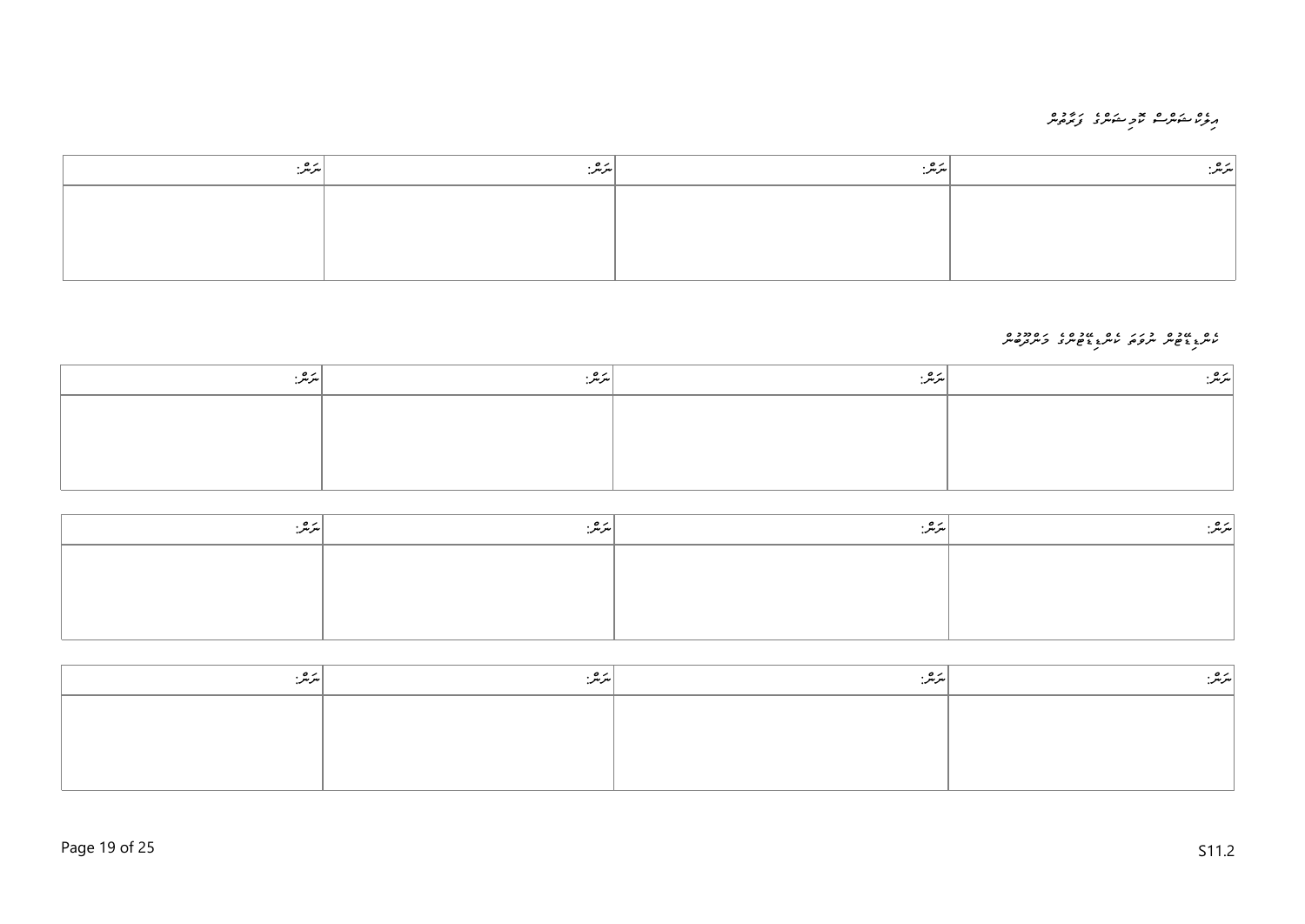| يزهر | $^{\circ}$ | ىئرىتر: |  |
|------|------------|---------|--|
|      |            |         |  |
|      |            |         |  |
|      |            |         |  |

| <sup>.</sup> سرسر. |  |
|--------------------|--|
|                    |  |
|                    |  |
|                    |  |

| ىئرىتر. | $\sim$ | ا بر هه. | لىرىش |
|---------|--------|----------|-------|
|         |        |          |       |
|         |        |          |       |
|         |        |          |       |

| ابترىش: | $\mathcal{O} \times$<br>بمعرضور | $\overline{\phantom{a}}$ |  |
|---------|---------------------------------|--------------------------|--|
|         |                                 |                          |  |
|         |                                 |                          |  |
|         |                                 |                          |  |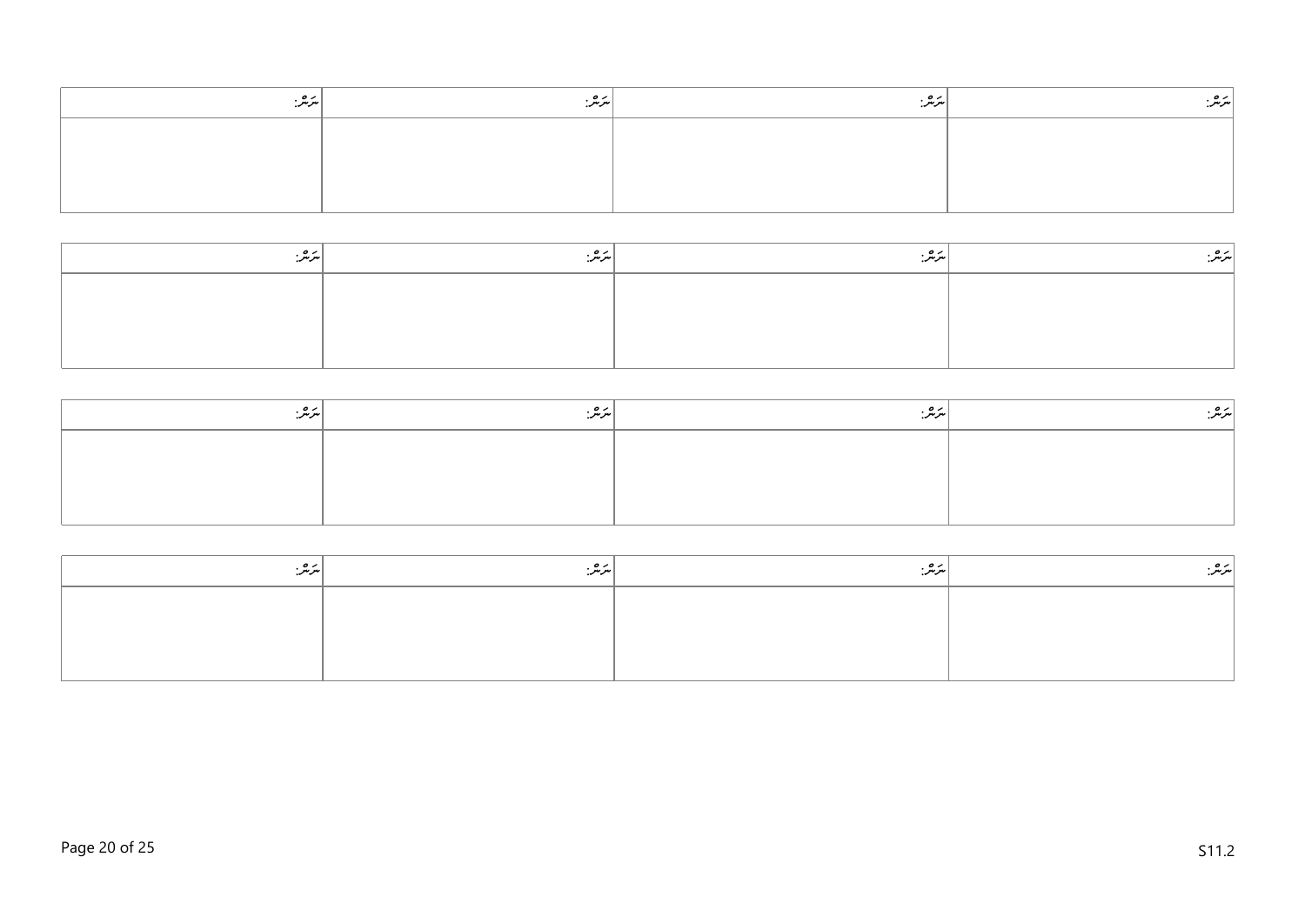| ير هو . | $\overline{\phantom{a}}$ | يرمر | اير هنه. |
|---------|--------------------------|------|----------|
|         |                          |      |          |
|         |                          |      |          |
|         |                          |      |          |

| ئىرتىر: | $\sim$<br>ا سرسر . | يئرمثر | o . |
|---------|--------------------|--------|-----|
|         |                    |        |     |
|         |                    |        |     |
|         |                    |        |     |

| 'تترنثر: | ر ه |  |
|----------|-----|--|
|          |     |  |
|          |     |  |
|          |     |  |

|  | . ه |
|--|-----|
|  |     |
|  |     |
|  |     |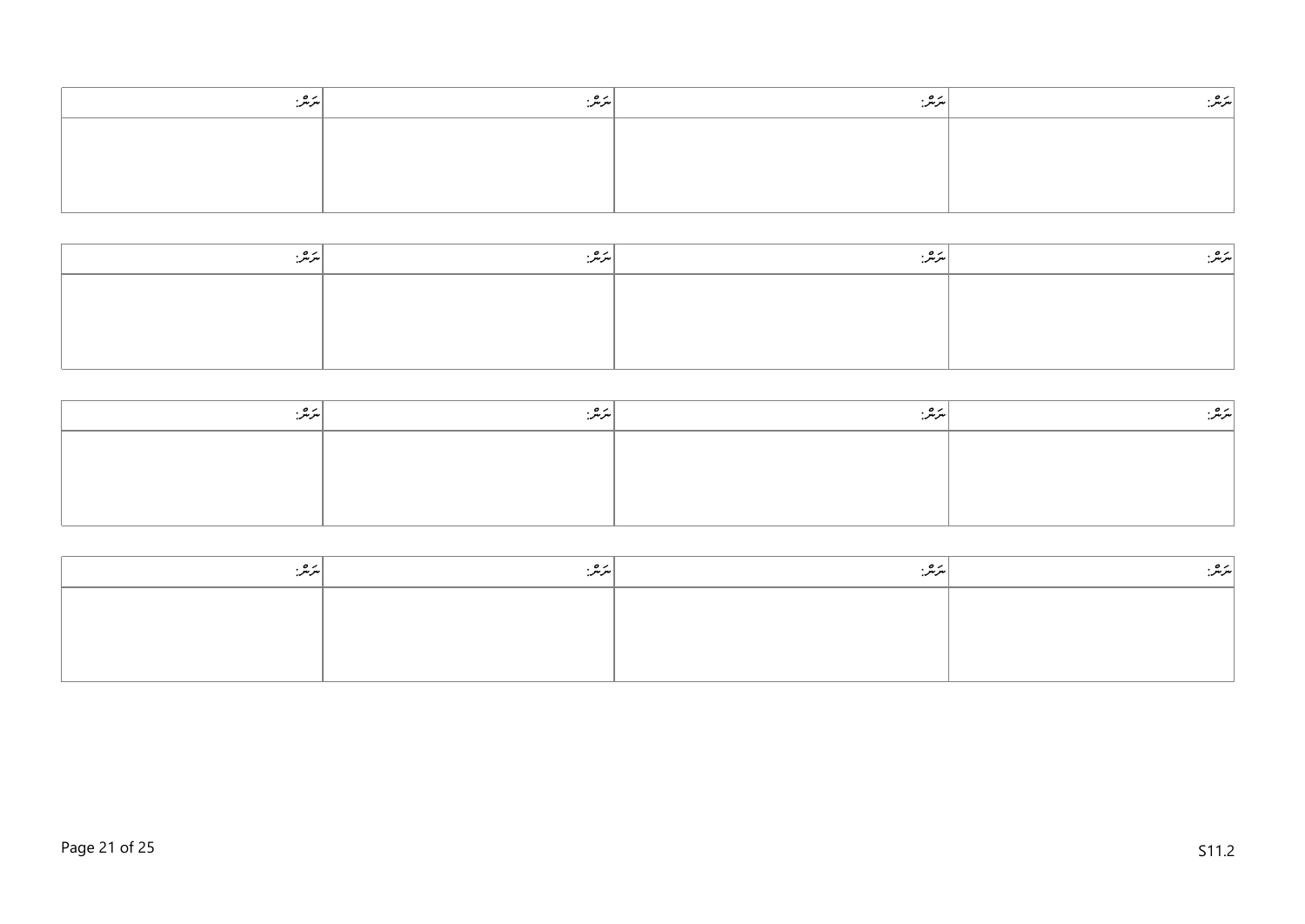| ير هو . | $\overline{\phantom{a}}$ | يرمر | اير هنه. |
|---------|--------------------------|------|----------|
|         |                          |      |          |
|         |                          |      |          |
|         |                          |      |          |

| ئىرتىر: | $\sim$<br>ا سرسر . | يئرمثر | o . |
|---------|--------------------|--------|-----|
|         |                    |        |     |
|         |                    |        |     |
|         |                    |        |     |

| 'تترنثر: | ر ه |  |
|----------|-----|--|
|          |     |  |
|          |     |  |
|          |     |  |

|  | . ه |
|--|-----|
|  |     |
|  |     |
|  |     |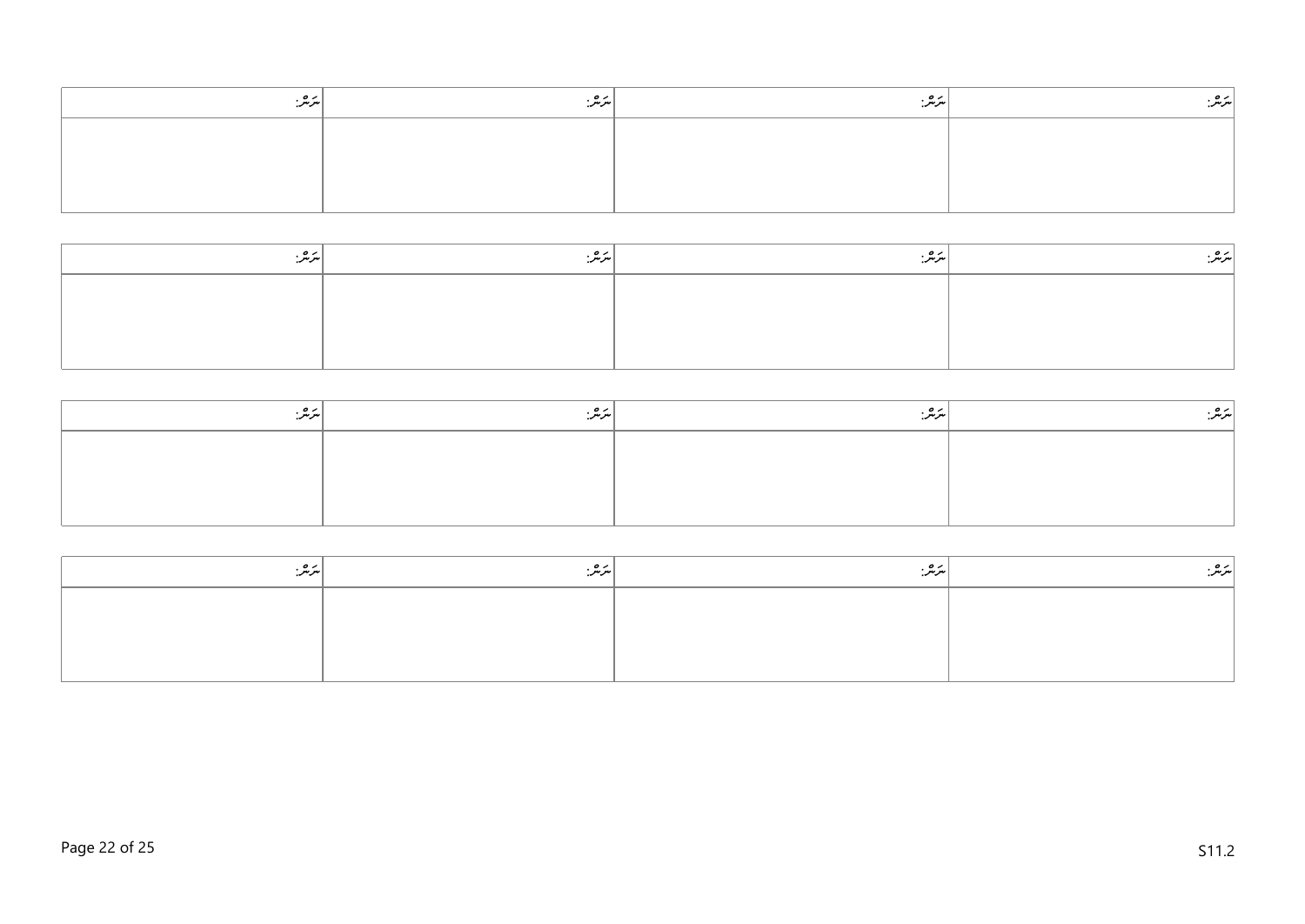| $\cdot$ | 。 | $\frac{\circ}{\cdot}$ | $\sim$<br>سرسر |
|---------|---|-----------------------|----------------|
|         |   |                       |                |
|         |   |                       |                |
|         |   |                       |                |

| ايرعر: | ر ه<br>. . |  |
|--------|------------|--|
|        |            |  |
|        |            |  |
|        |            |  |

| بر ه | . ه | $\sim$<br>سرسر |  |
|------|-----|----------------|--|
|      |     |                |  |
|      |     |                |  |
|      |     |                |  |

| 。<br>. س | ىرىىر |  |
|----------|-------|--|
|          |       |  |
|          |       |  |
|          |       |  |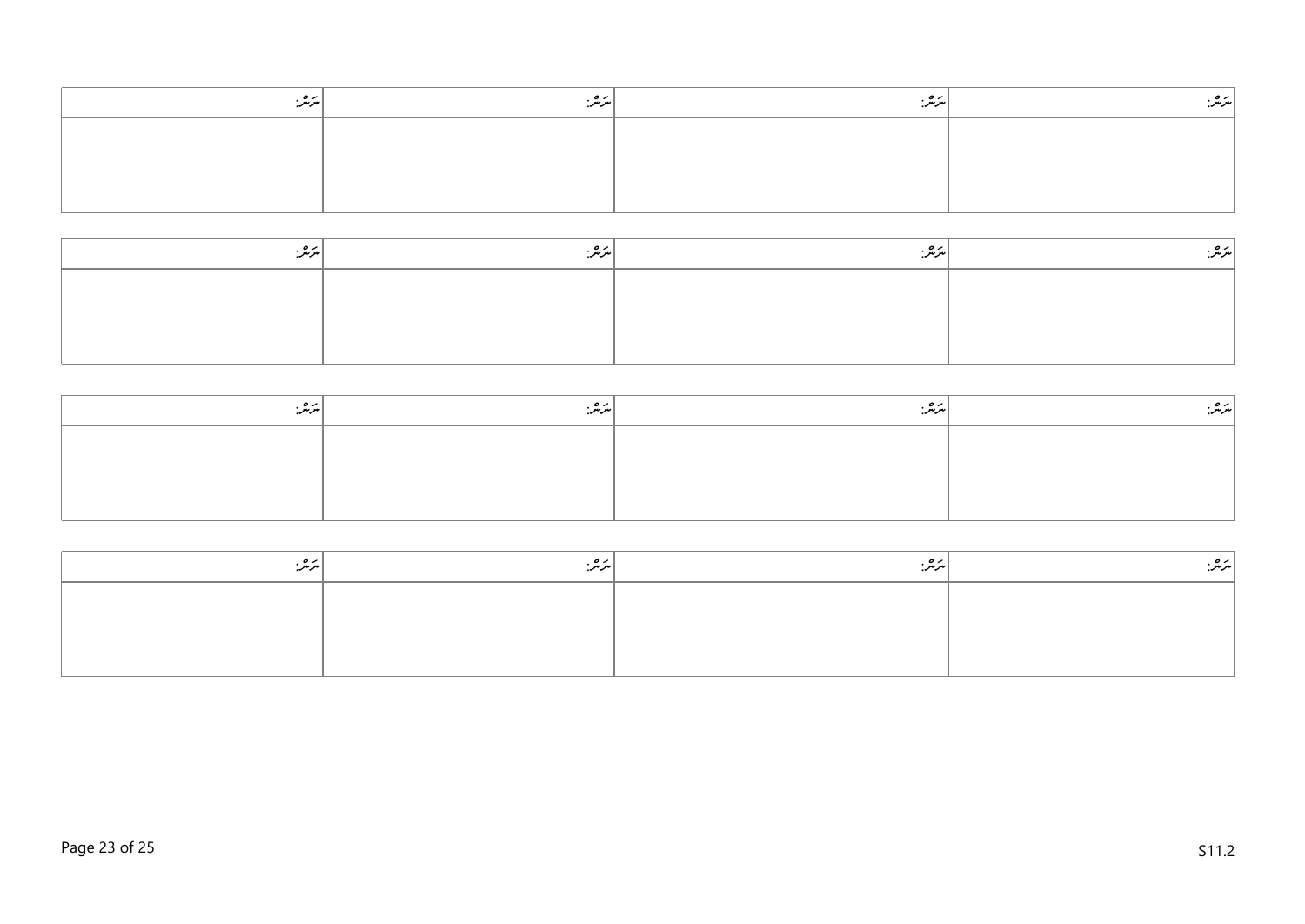| ير هو . | $\overline{\phantom{a}}$ | يرمر | اير هنه. |
|---------|--------------------------|------|----------|
|         |                          |      |          |
|         |                          |      |          |
|         |                          |      |          |

| ئىرتىر: | $\sim$<br>ا سرسر . | يئرمثر | o . |
|---------|--------------------|--------|-----|
|         |                    |        |     |
|         |                    |        |     |
|         |                    |        |     |

| انترنثر: | ر ه |  |
|----------|-----|--|
|          |     |  |
|          |     |  |
|          |     |  |

| $\tilde{\phantom{a}}$<br>سرسر. |  |  |
|--------------------------------|--|--|
|                                |  |  |
|                                |  |  |
|                                |  |  |